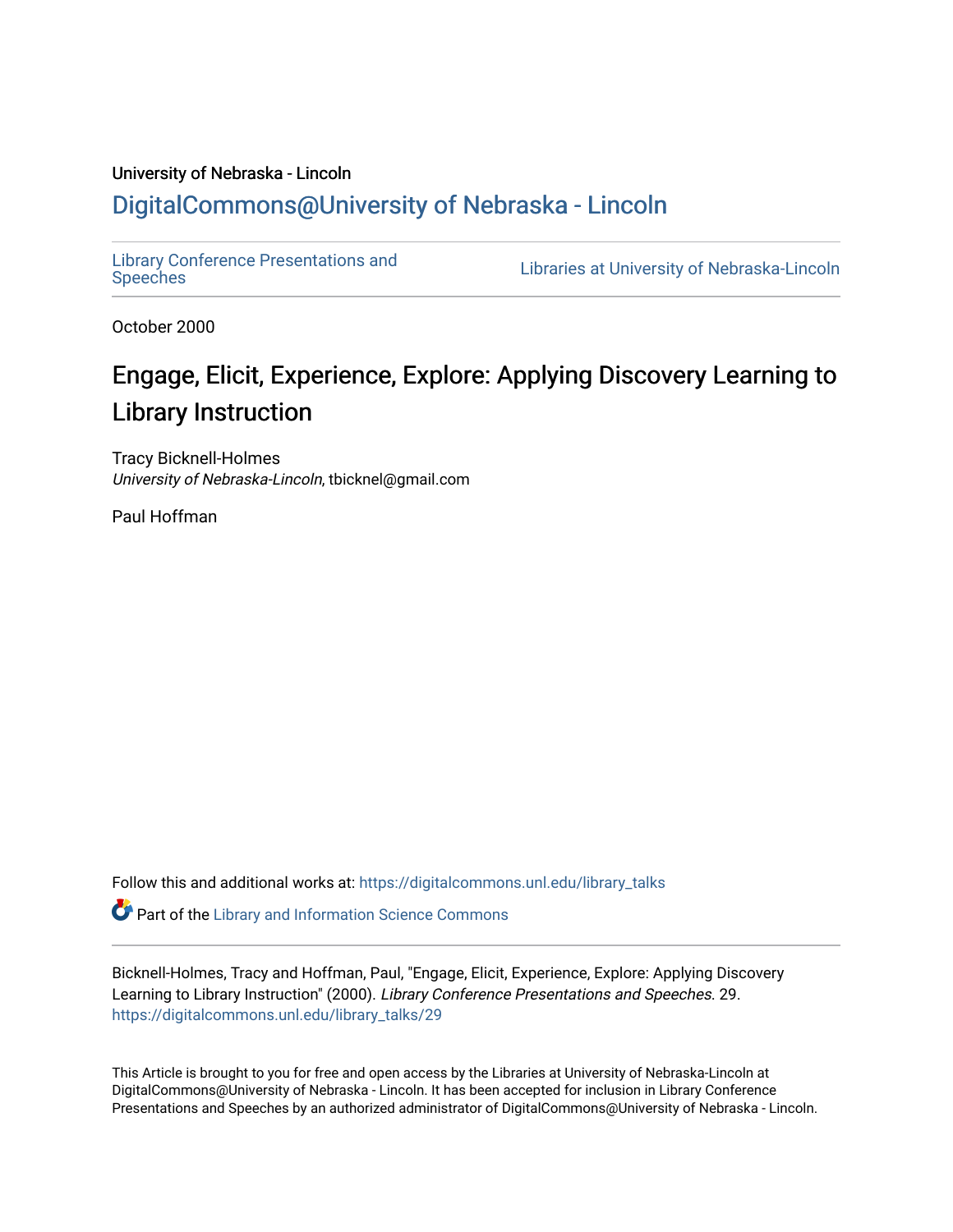> 2000 Tri-Conference October 27, 2000

**Tracy Bicknell-Holmes** Associate Professor, UNL and**Paul S. Hoffman**Assistant Professor, UNL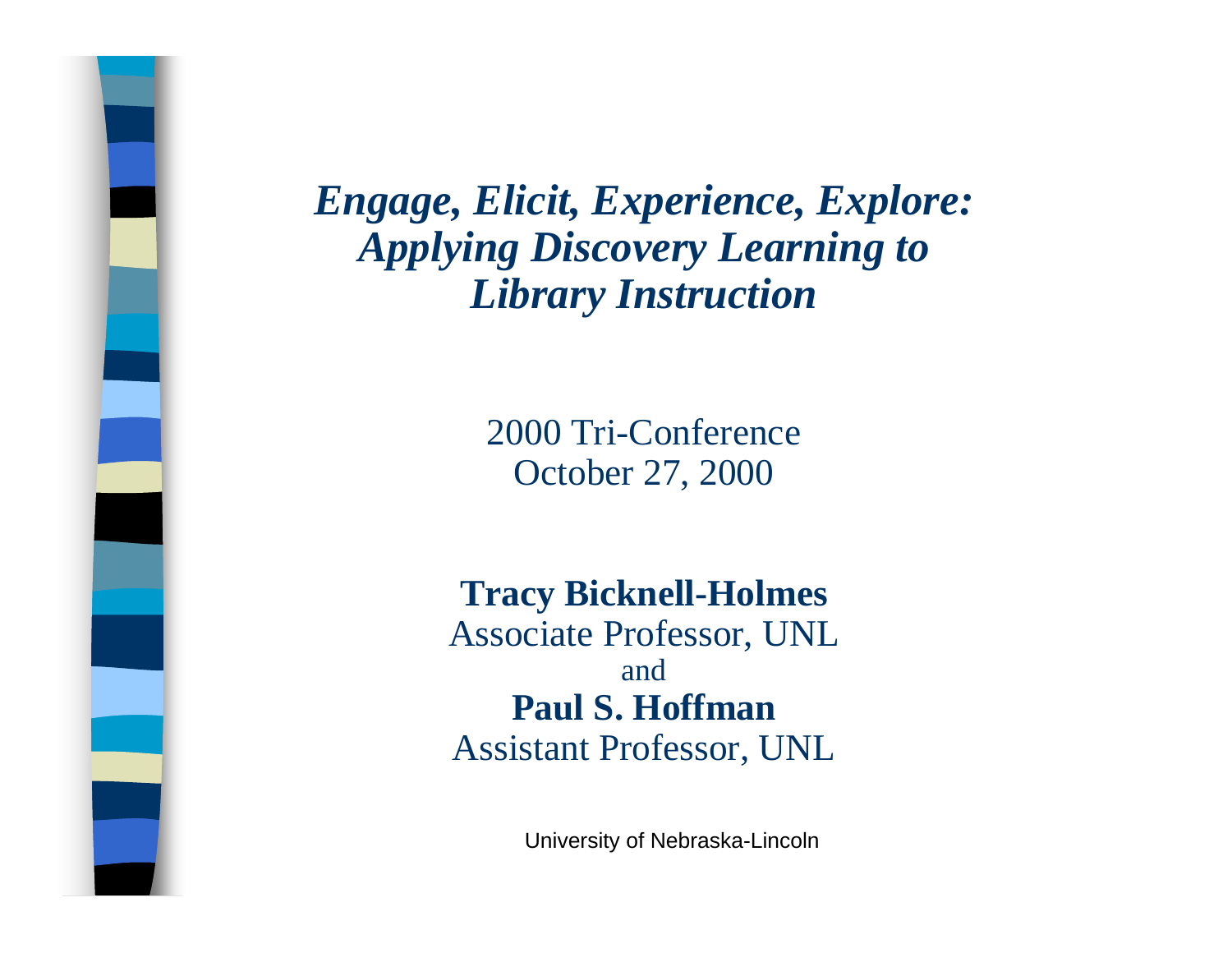#### **Session Overview**

- I. Discovery Learning--Overview
- II. Discovery Learning Architectures
- III. Barriers and Suitability to Multiple Environments
- IV. Summary and Questions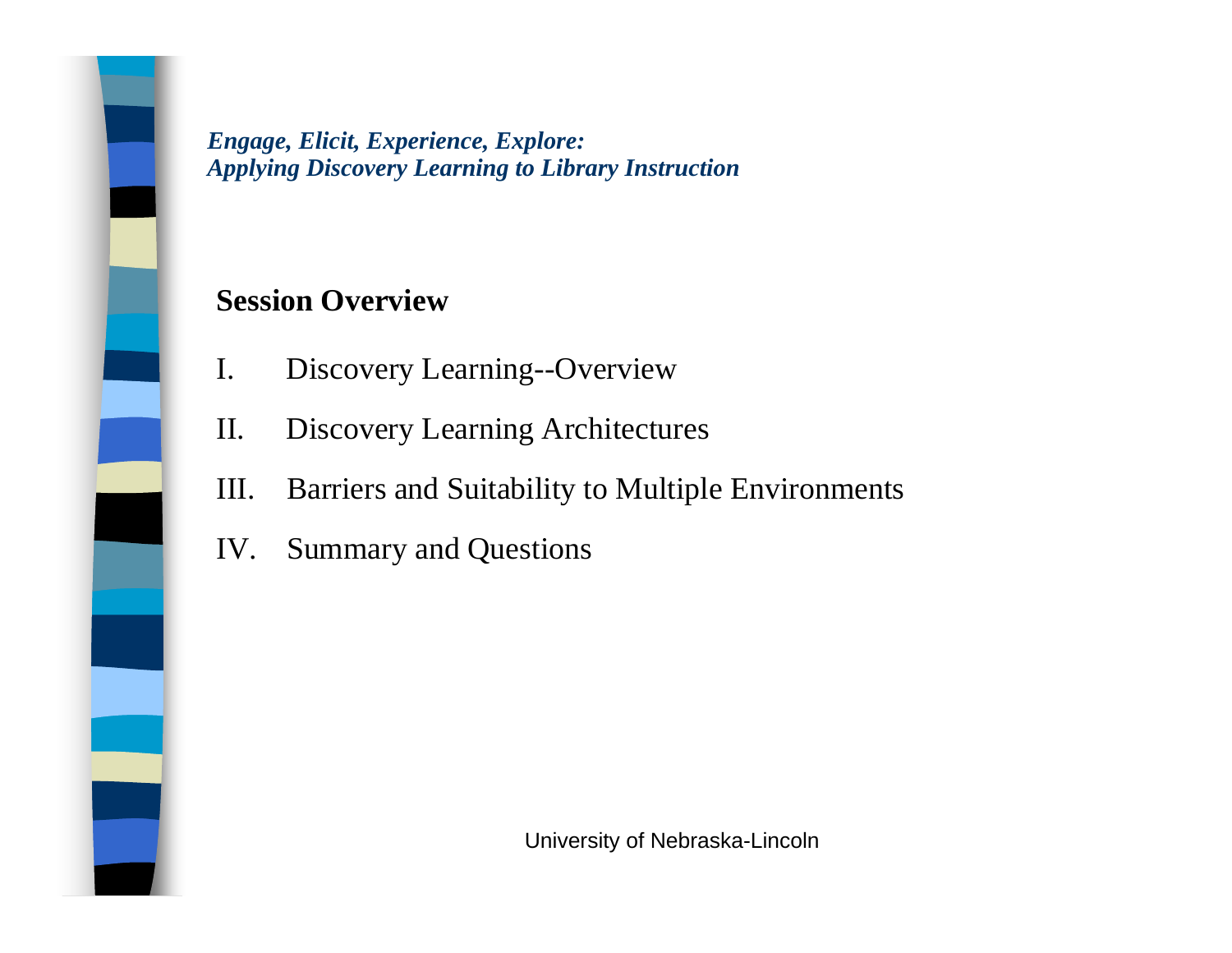*"All genuine learning is active, not passive. It is the process of discovery in which the student is the main agent, not the teacher."*--Adler

*"One must learn by doing the thing, for though you think you know it--you have no certainty until you try."* --Sophocles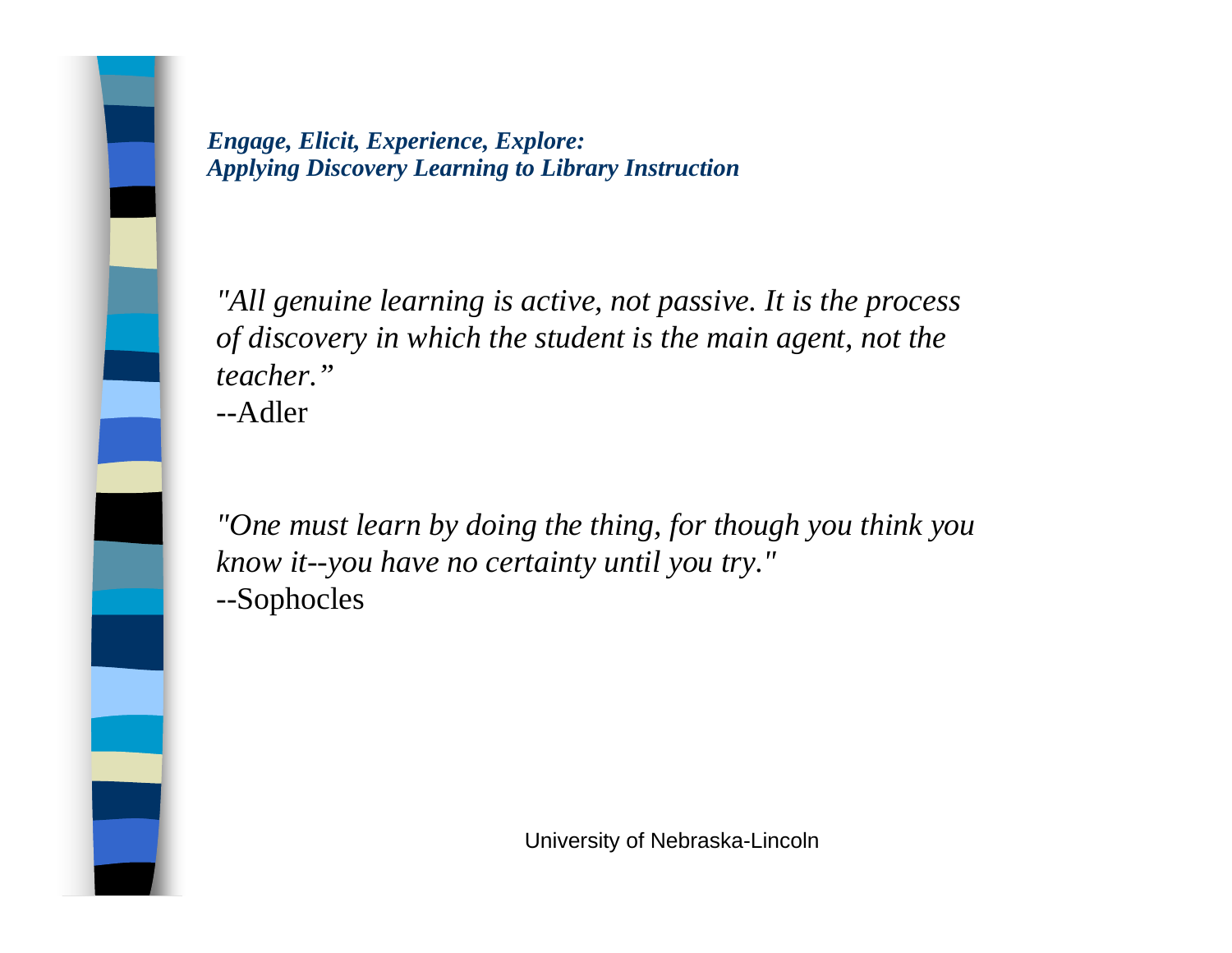#### **"Active Learning"**

Instructional techniques in which learners are motivated to interact directly with curriculum content, not merely gain exposure to it through reading, listening, or observing.

Range from…

- the simple to complex activities
- the low-risk to high-risk activities
- the spontaneous to scripted activities

Instructor Controls the sequence and frequency of the activities Focuses on step-by-step instructions May occur across learning environments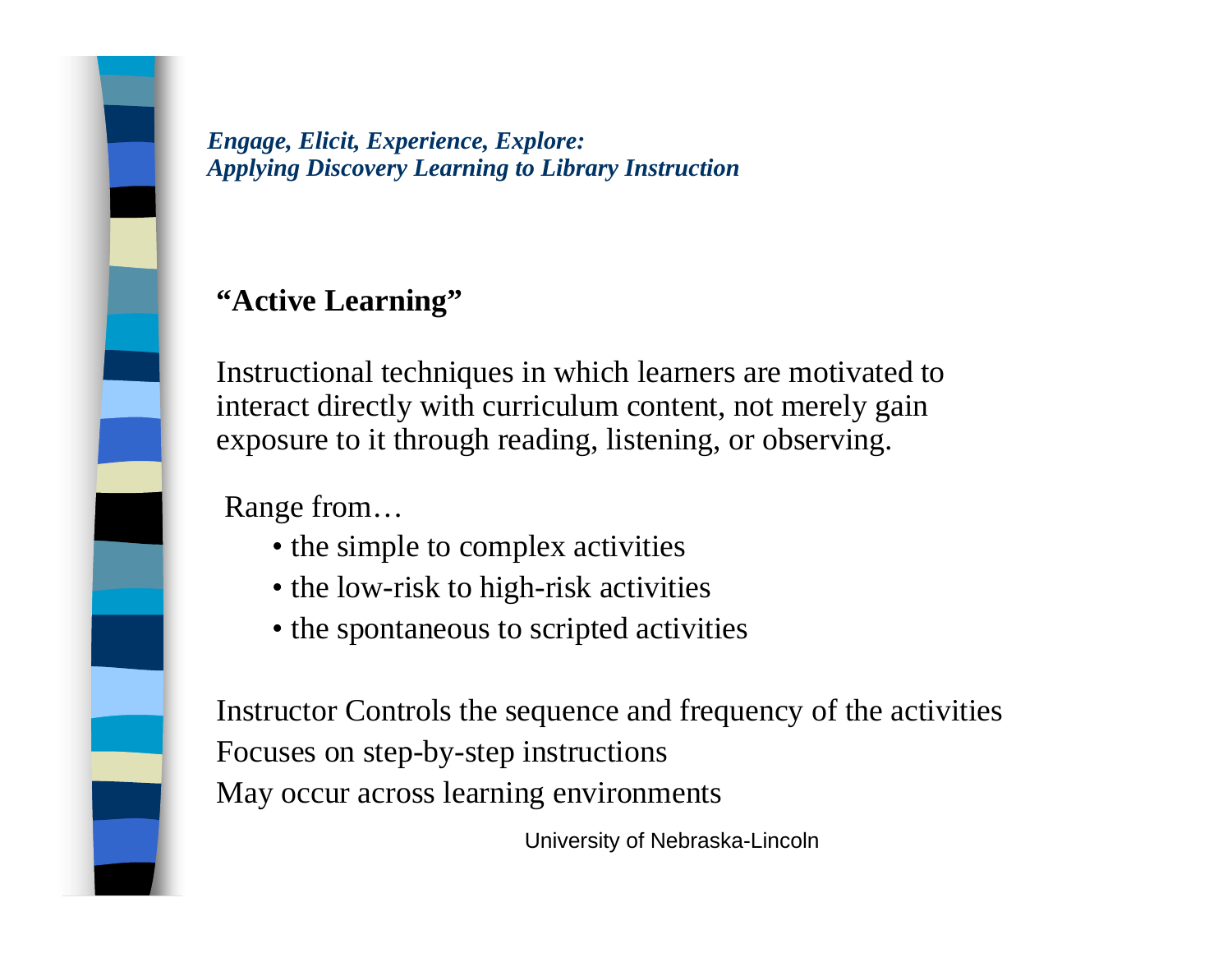#### **"Discovery Learning"** (aka "Constructivist Learning")

- 1) Students create, integrate and generalize knowledge through exploration and problem solving.
- 2) A process of learning driven by interest-based activities in which the learner exercises some control over the sequence and frequency with which they occur.
- 3) An activity which strives to integrate new knowledge with the learner's existing knowledge base, and can occur through the use of several instructional strategies.

University of Nebraska-Lincoln Focuses on the "Ah Ha! Element", the discovery of principles and the creation of meaning unique to the student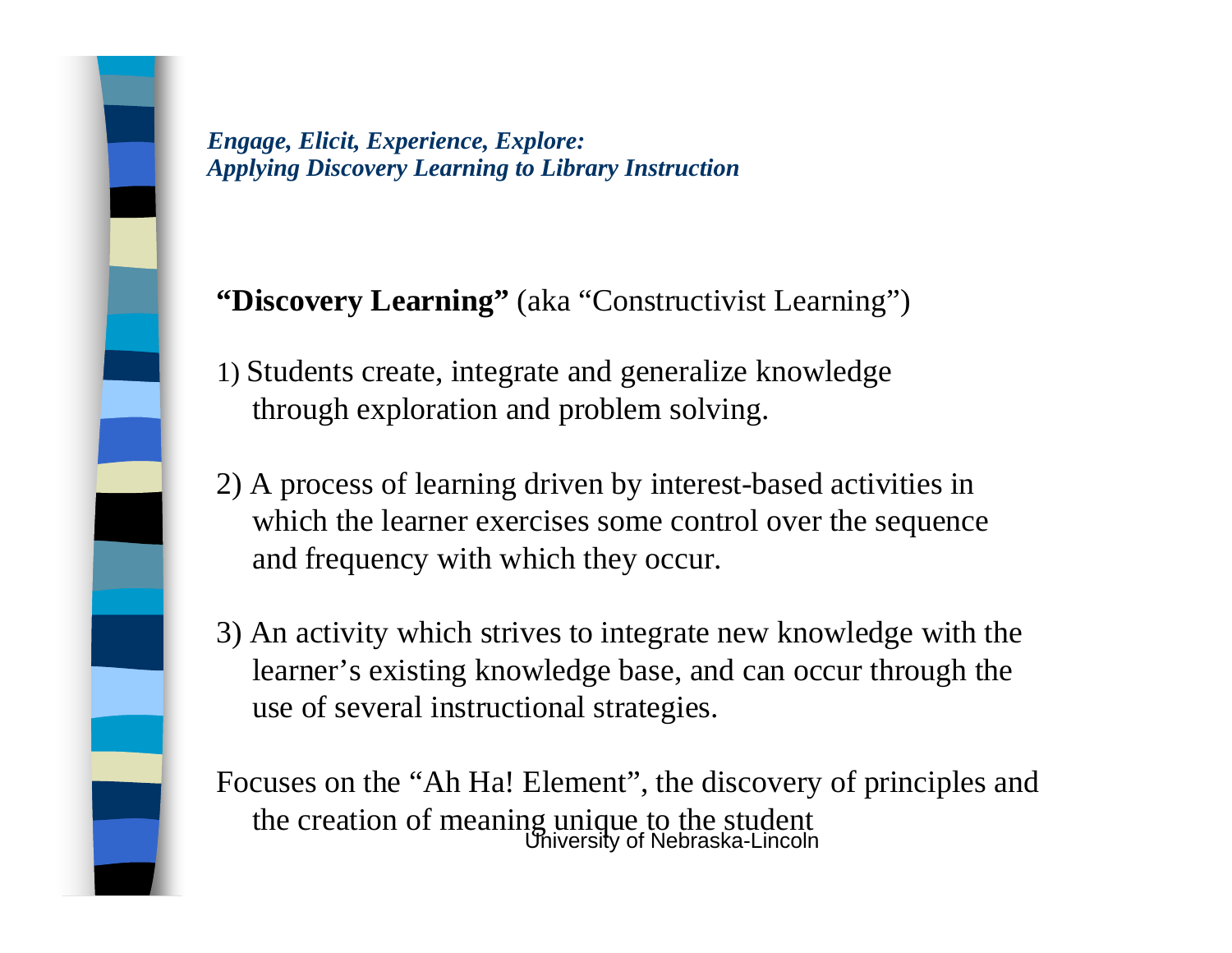### **Contrasting Examples**

| "Active Learning"      | "Discovery Learning"         |
|------------------------|------------------------------|
| A hands-on             | Students are given an        |
| demonstration. The     | assignment. They do not      |
| instructor             | receive instruction in using |
| demonstrates the       | the database, but learn the  |
| mechanics of using a   | mechanics of the database    |
| database while the     | while completing the         |
| students follow along. |                              |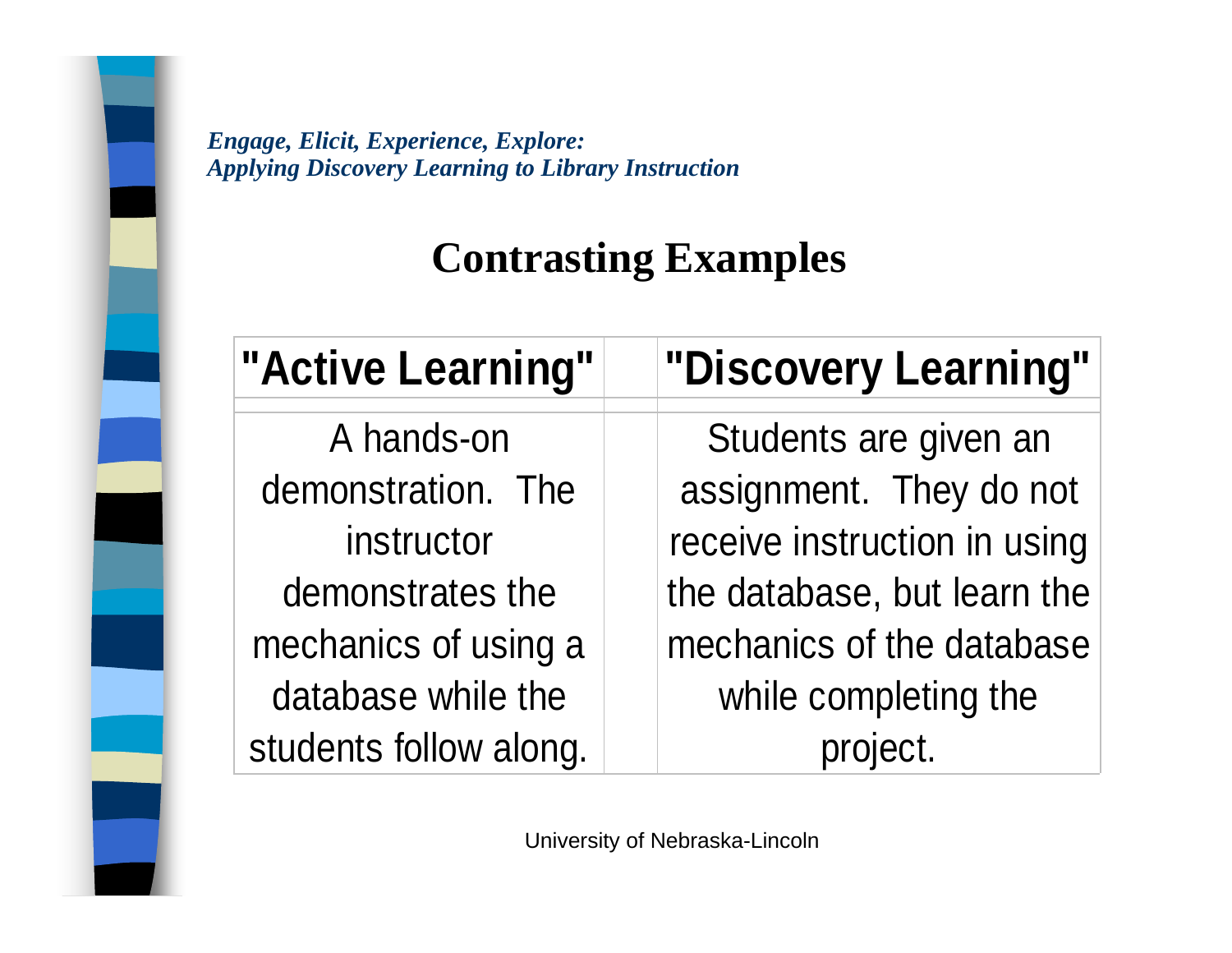#### **Characteristics of Discovery Learning**

- Students are more than passive listeners--they are engaged in various activities. "Learning by doing."
- Less emphasis on transmission of information--more emphasis on developing skills
- Students receive timely feedback from instructors or learning modules
- Failure brings on the "teachable moment"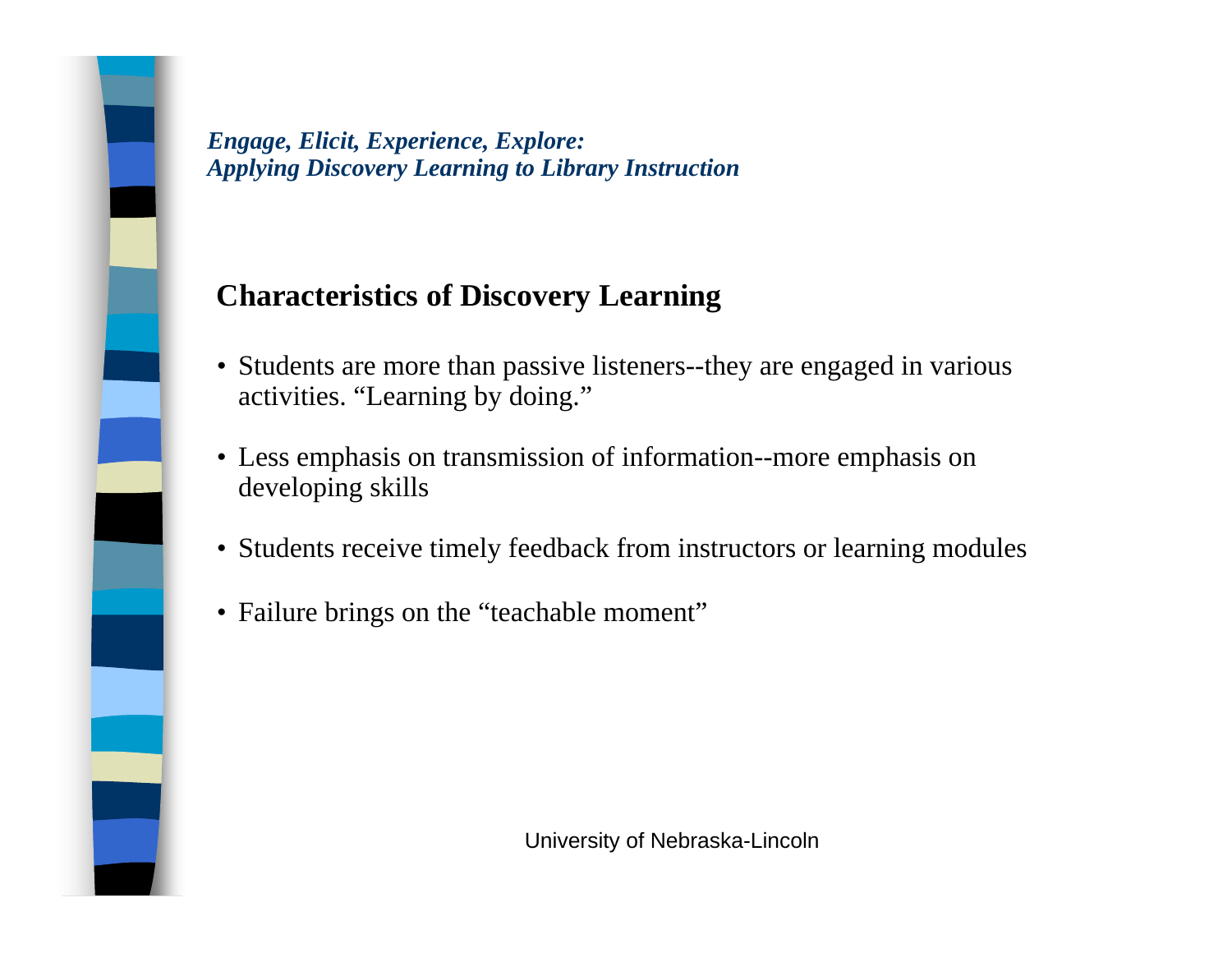#### **Characteristics of Discovery Learning**--continued

- "Intellectual engagement"--students go beyond learning for the sake of comprehension
- Emphasis on establishing goals, generating questions, problem solving, and seeking answers
- Learning activities are anchored in real-life scenarios and are student interest-based
- Learning activities are motivating to ensure engagement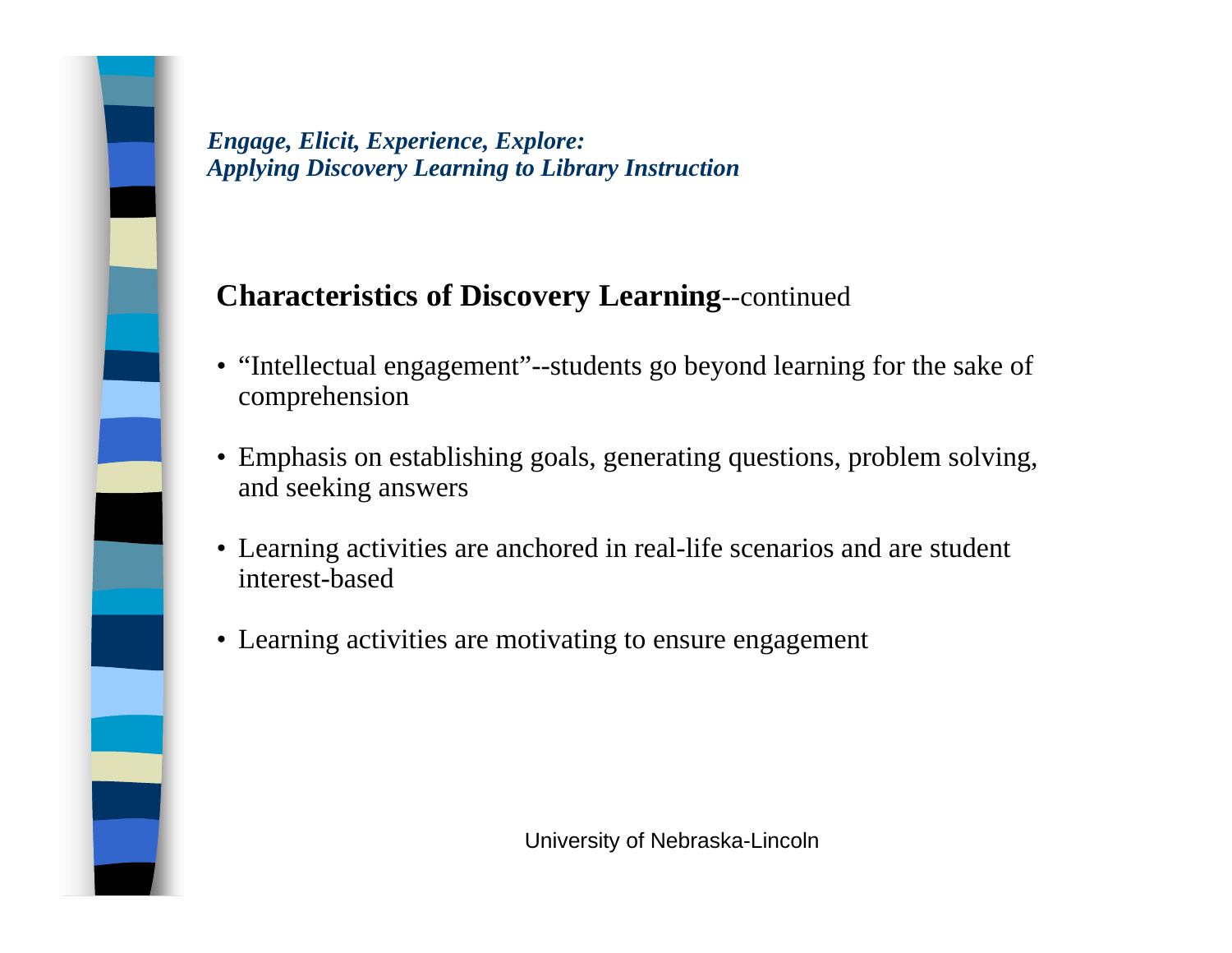#### **Why Discovery Learning?**

- Has potential for improving the content and delivery of instruction across broad range of topics.
- It permits instructors to select from a variety of tools in order to present knowledge and skills in a manner that makes content adaptable, challenging, and stimulating to students.
- It is a flexible and effective set of teaching tools designed to help instructors keep pace with a constantly changing landscape of instructional technology.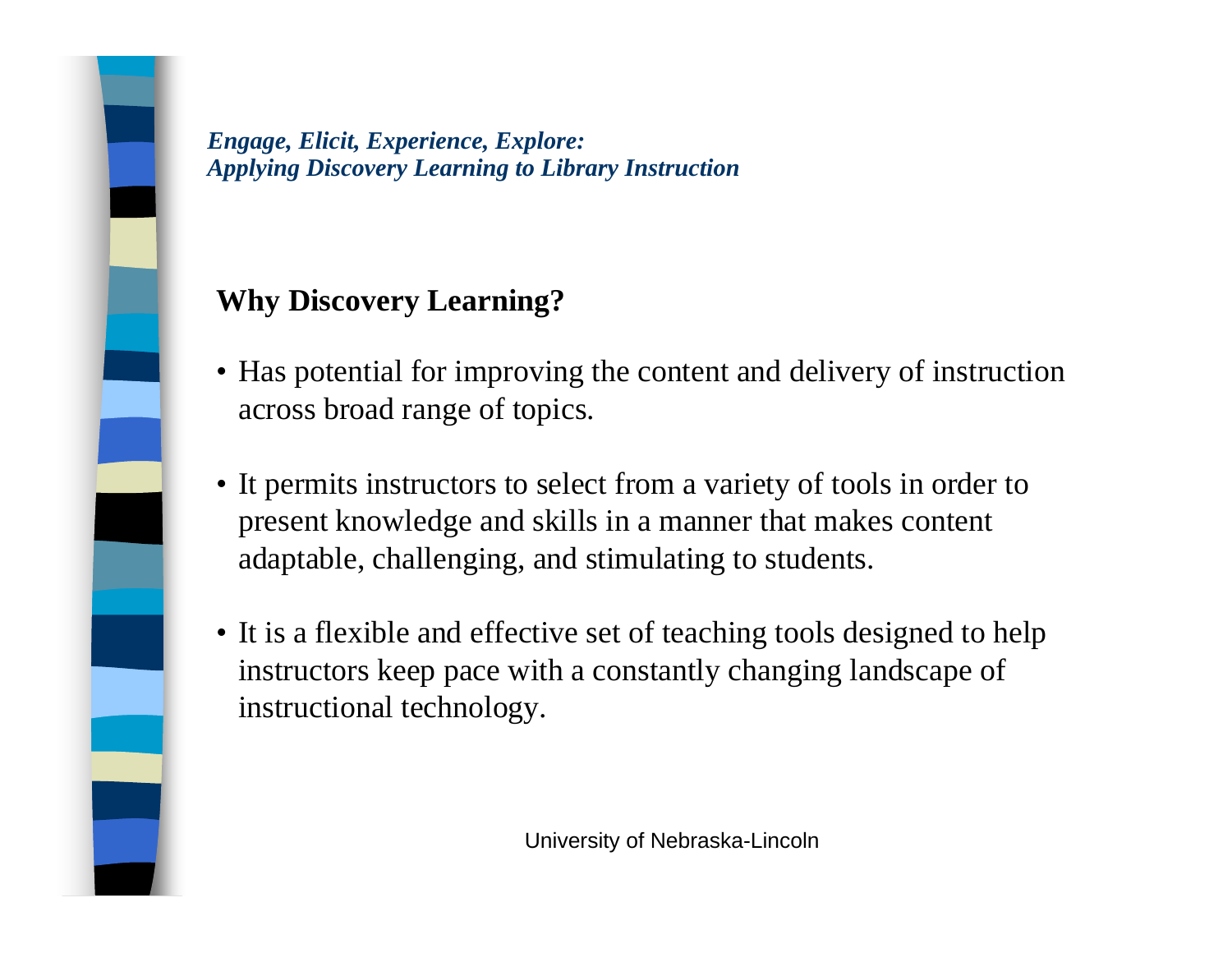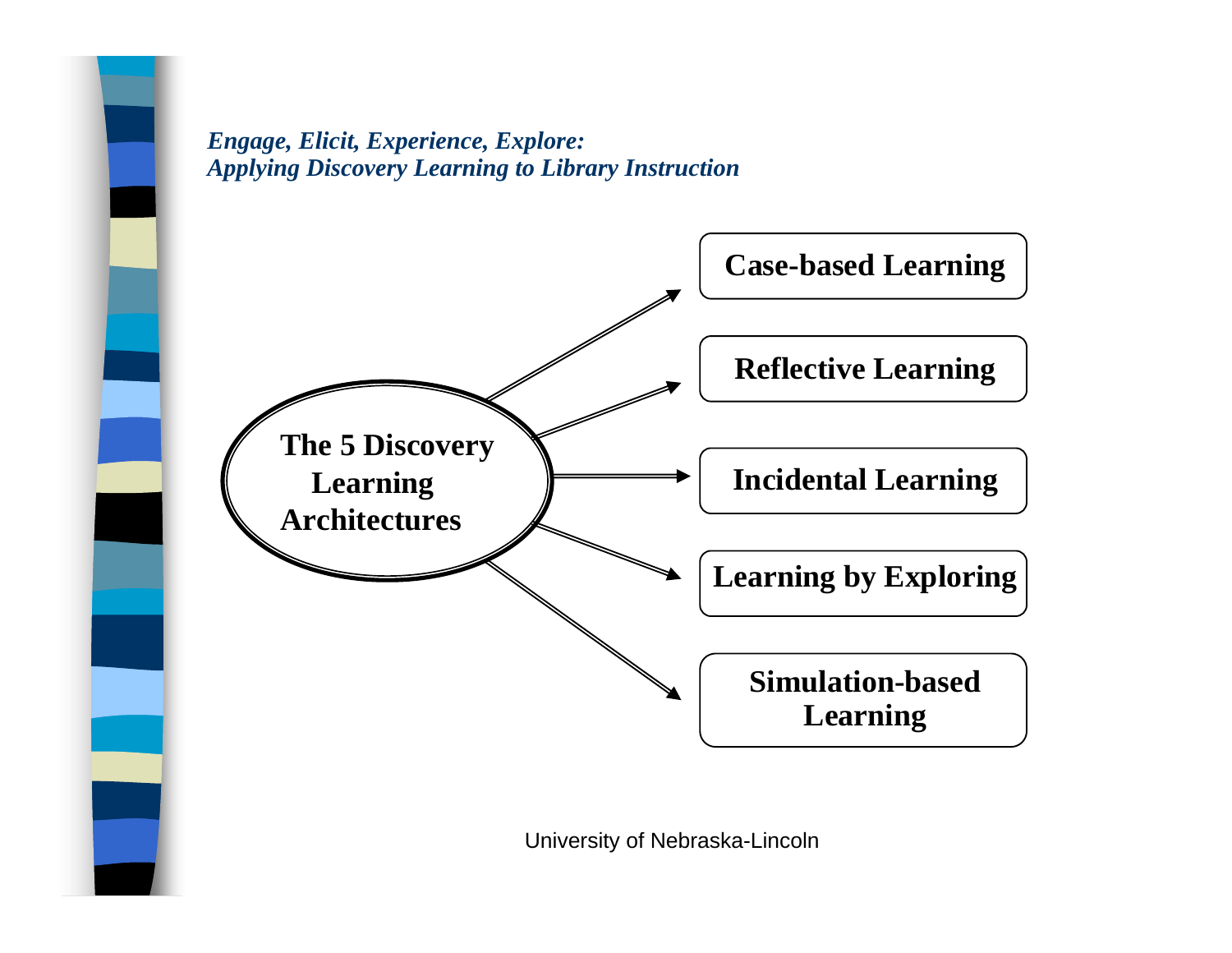### **Case-based Learning**

Features learning/problem solving through exposure to stories and vignettes which highlight the application of the select knowledge, skill or principles.

Example: *Choosing Resources*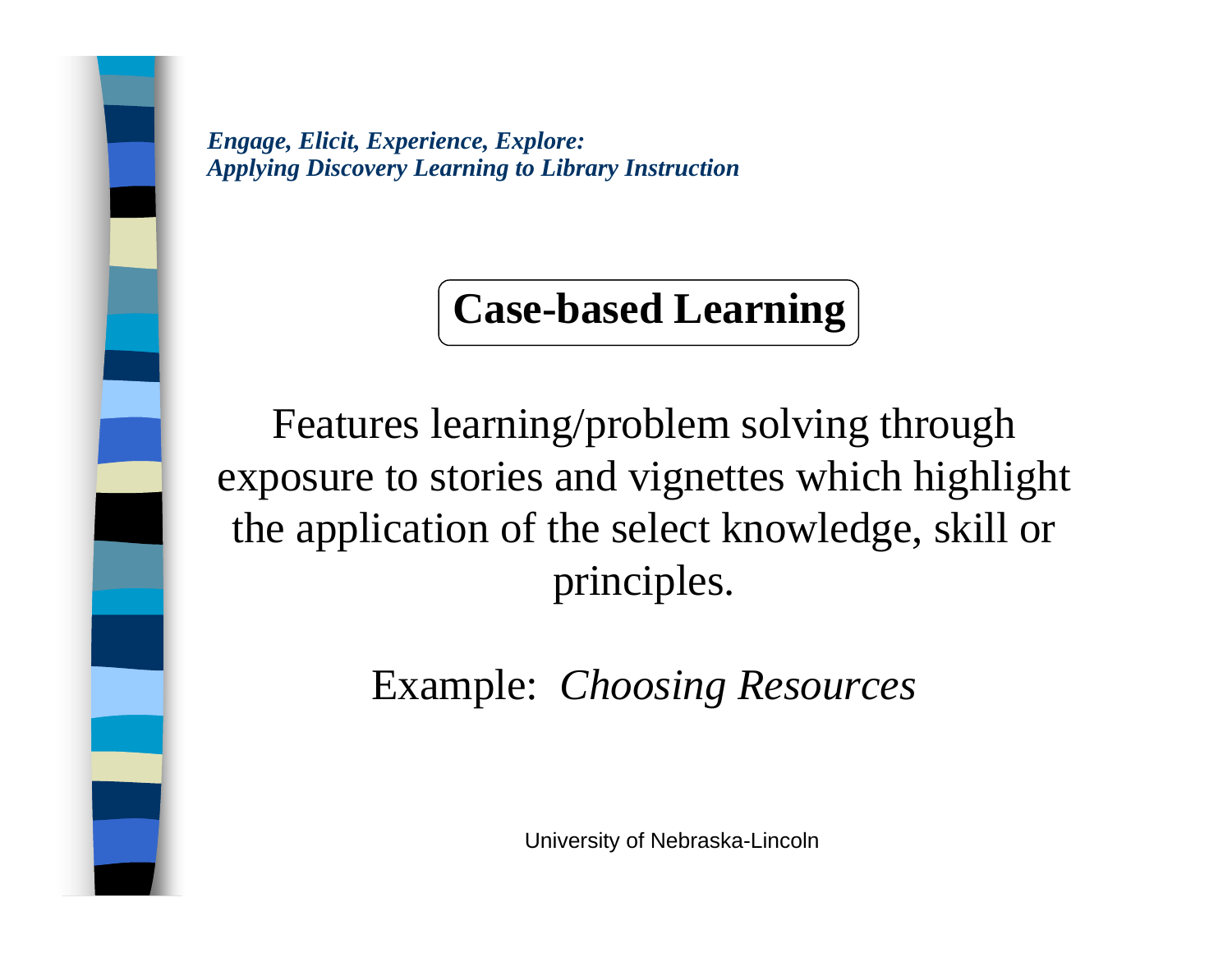## **Case-based Learning - Example** *Choosing Resources*

| <b>Attribute</b>                    | <b>Application in Example</b>                    |
|-------------------------------------|--------------------------------------------------|
| <b>Scenarios:</b>                   | <b>Initial research topics</b>                   |
| <b>Action Choices:</b>              | <b>Choose a resource to Use</b>                  |
| <b>Feedback:</b>                    | <b>Immediate</b>                                 |
| <b>Failure:</b>                     | <b>Stories illustrate why a</b><br>choice failed |
| <b>Integrates Knowledge/Skills:</b> | Coverage & content of<br>resources               |
| <b>Students' Interests:</b>         | Choice of research topic                         |
| <b>Different Perspectives:</b>      | <b>Allows for differing choices</b>              |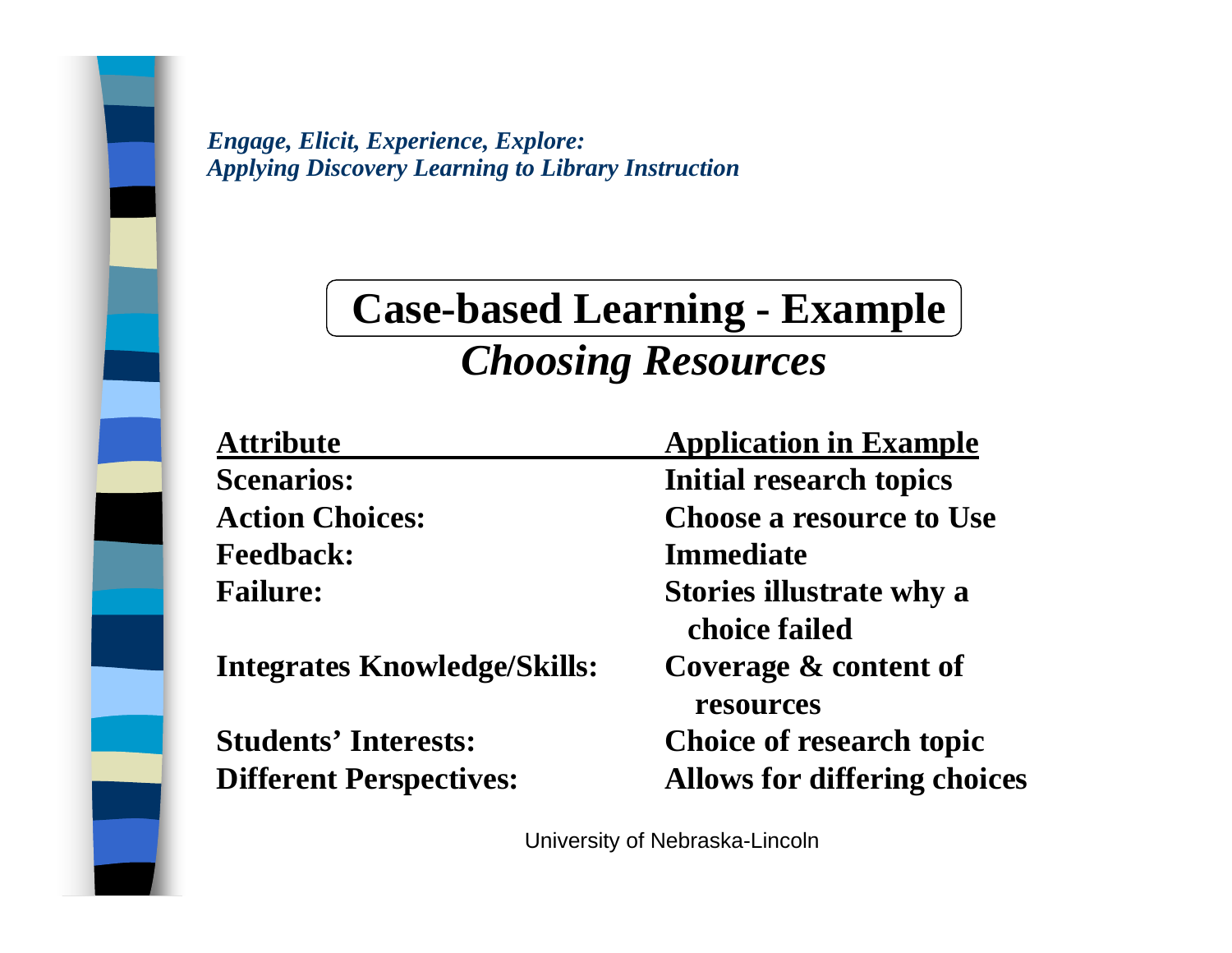# **Reflective Learning**

Features the development of comprehension, problem solving and skill building through the use of analytical questioning.

Example: *Scholarly Communication Process*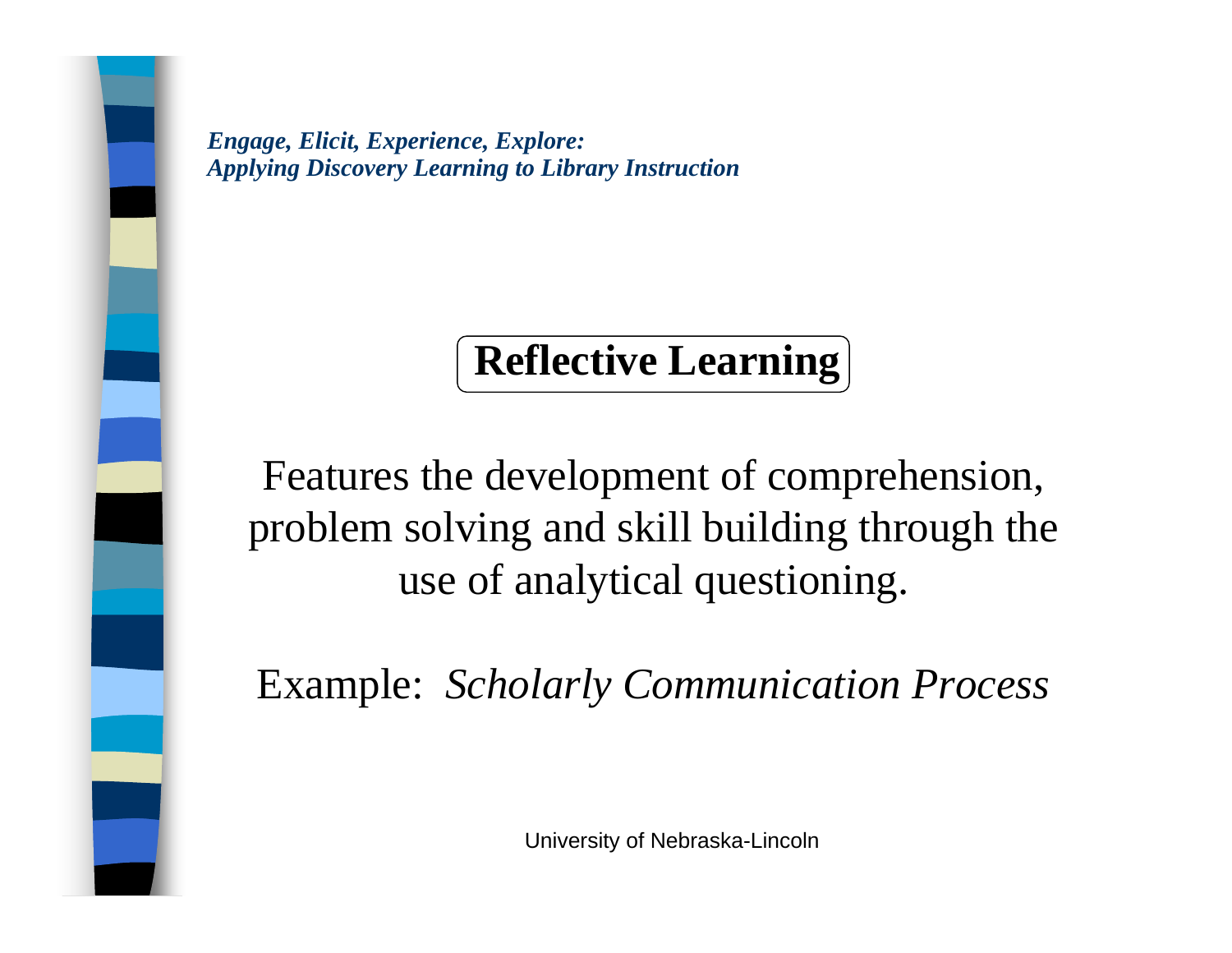## **Reflective Learning - Example** *Scholarly Communication Process*

| <b>Attribute</b>                 | <b>Application in Example</b>                                                   |
|----------------------------------|---------------------------------------------------------------------------------|
| <b>Modeling Q&amp;A Process:</b> | Asks the types of questions a<br>researcher would at the<br>outset of a project |
| <b>Deeper Learning:</b>          | Problem solving, deduction,<br>prediction                                       |
| <b>Critical Thinking:</b>        | <b>Process of conducting library</b><br>research                                |
| <b>New Viewpoints:</b>           | <b>Stimulates ideas beyond</b><br>simply books and journal<br>articles.         |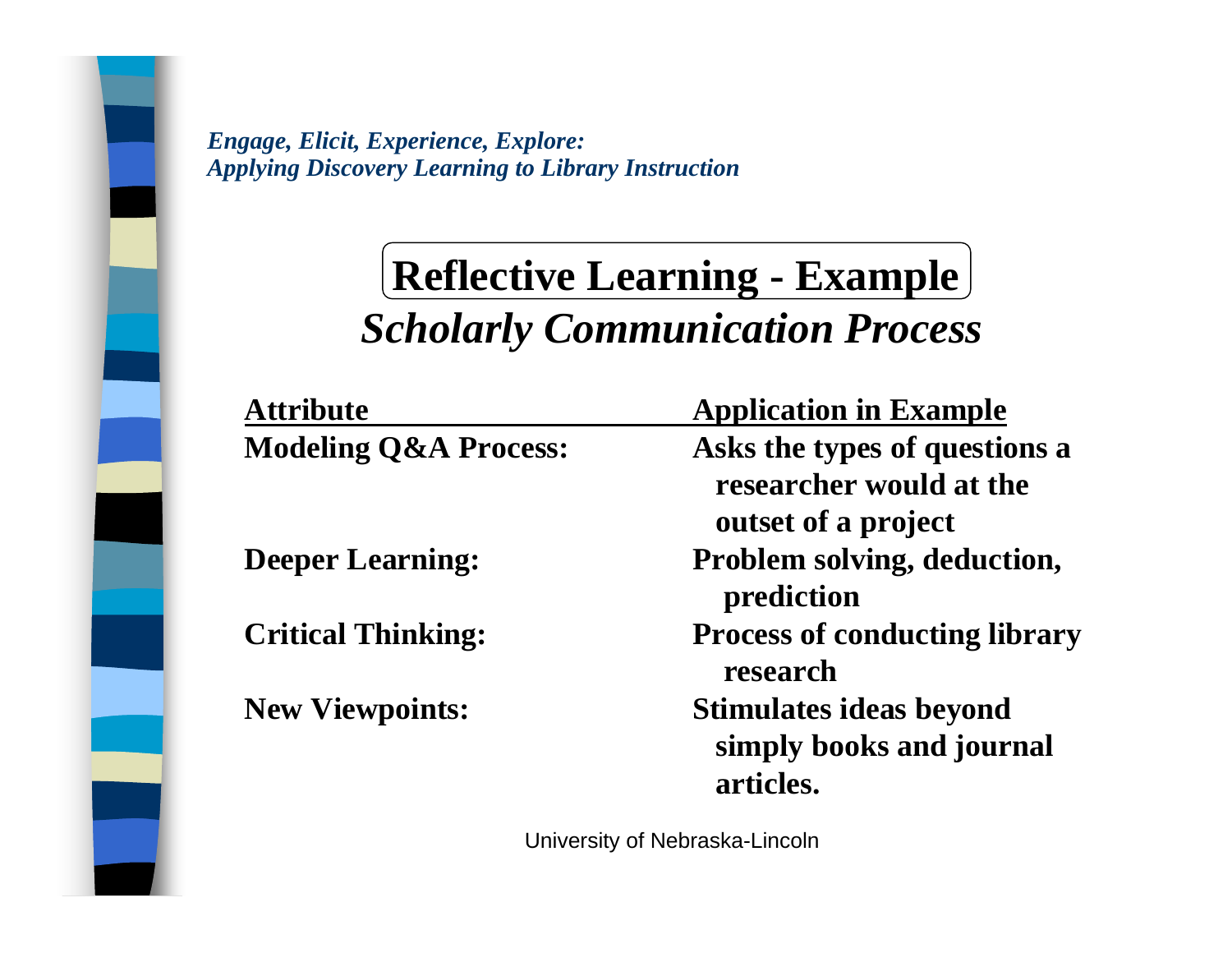### **Incidental Learning**

Also known as "Learning in Passing"

Features curricular content linked to fun, motivating, game-like activities.

Example: *Word Game*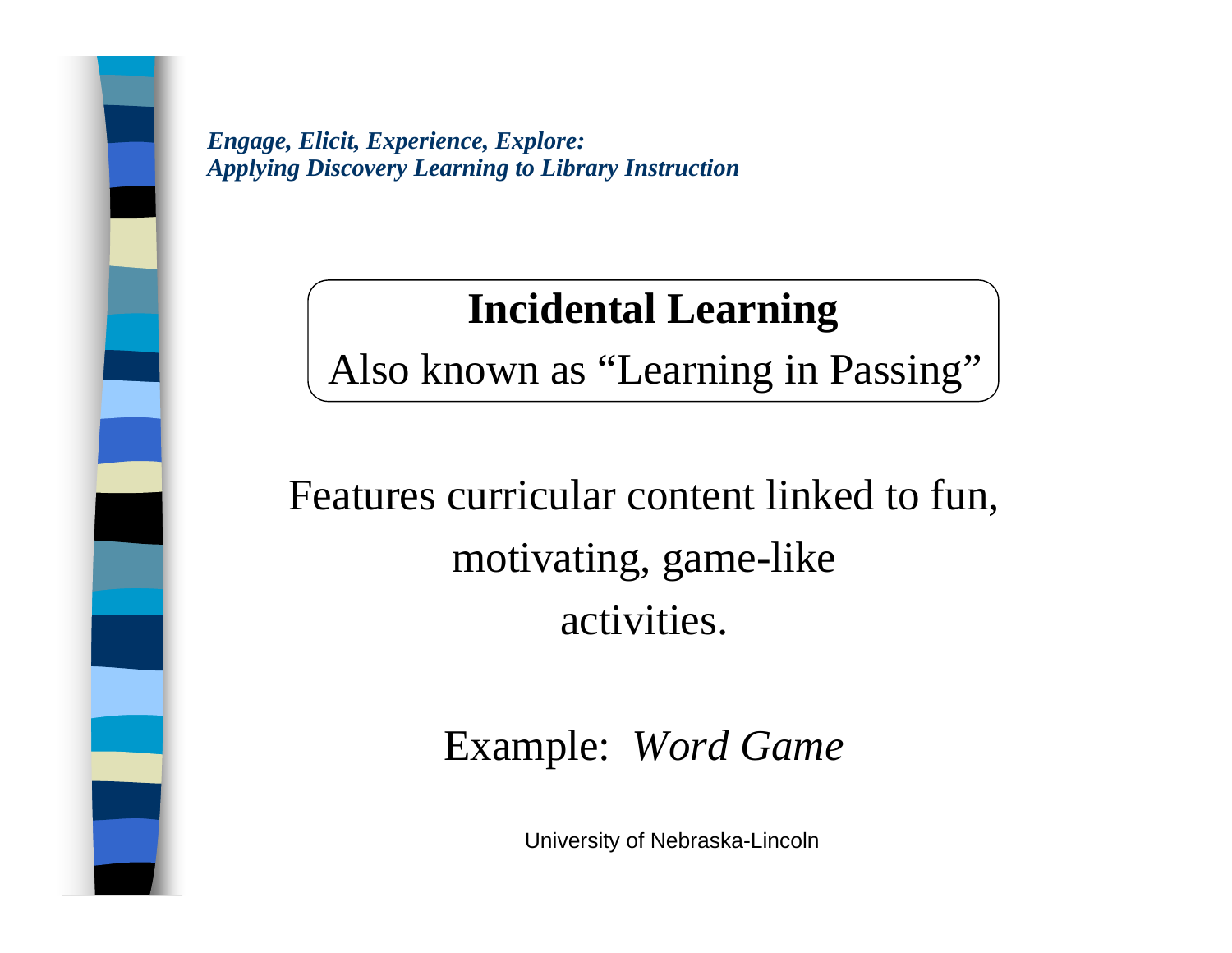## **Incidental Learning - Example**

### *Word Game*

| <b>Attribute</b>         | <b>Application in Example</b>         |
|--------------------------|---------------------------------------|
| <b>Fun:</b>              | <b>Word Puzzle</b>                    |
| <b>Learn in Passing:</b> | <b>Must answer questions to</b>       |
|                          | figure out the words in the<br>puzzle |
| <b>Motivational:</b>     | <b>Curiosity about the Quote</b>      |
| <b>Memory Cues:</b>      | Quote, words in the puzzle,           |
|                          | the pathways the group                |
|                          | took to answer the                    |
|                          | questions in the puzzle               |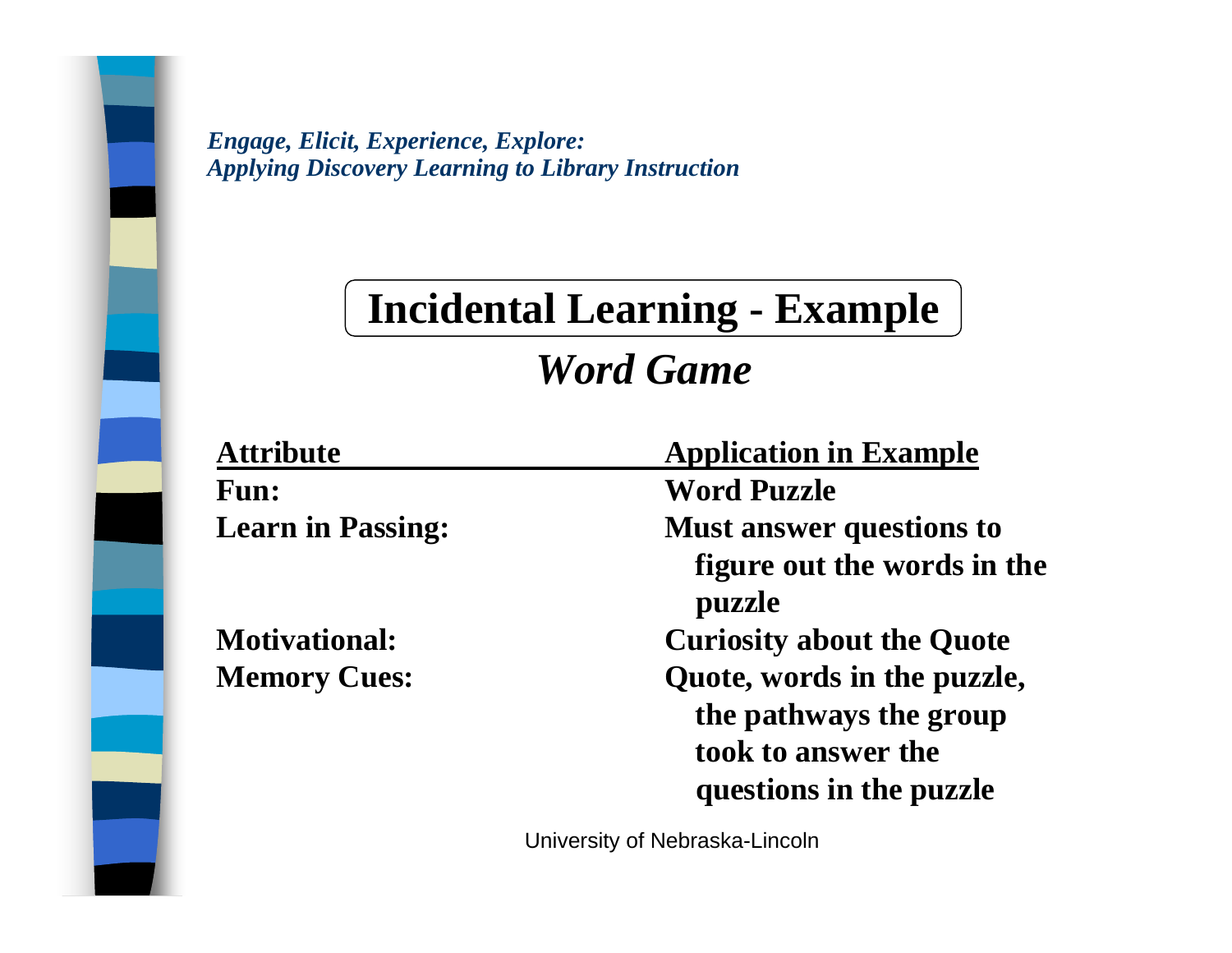## **Learning by Exploring**

Also known as "Learning by Conversing"

Features self directed learning by permitting students to navigate through a repository of answers focusing on specific topics or skills.

Example: *Services in the Library*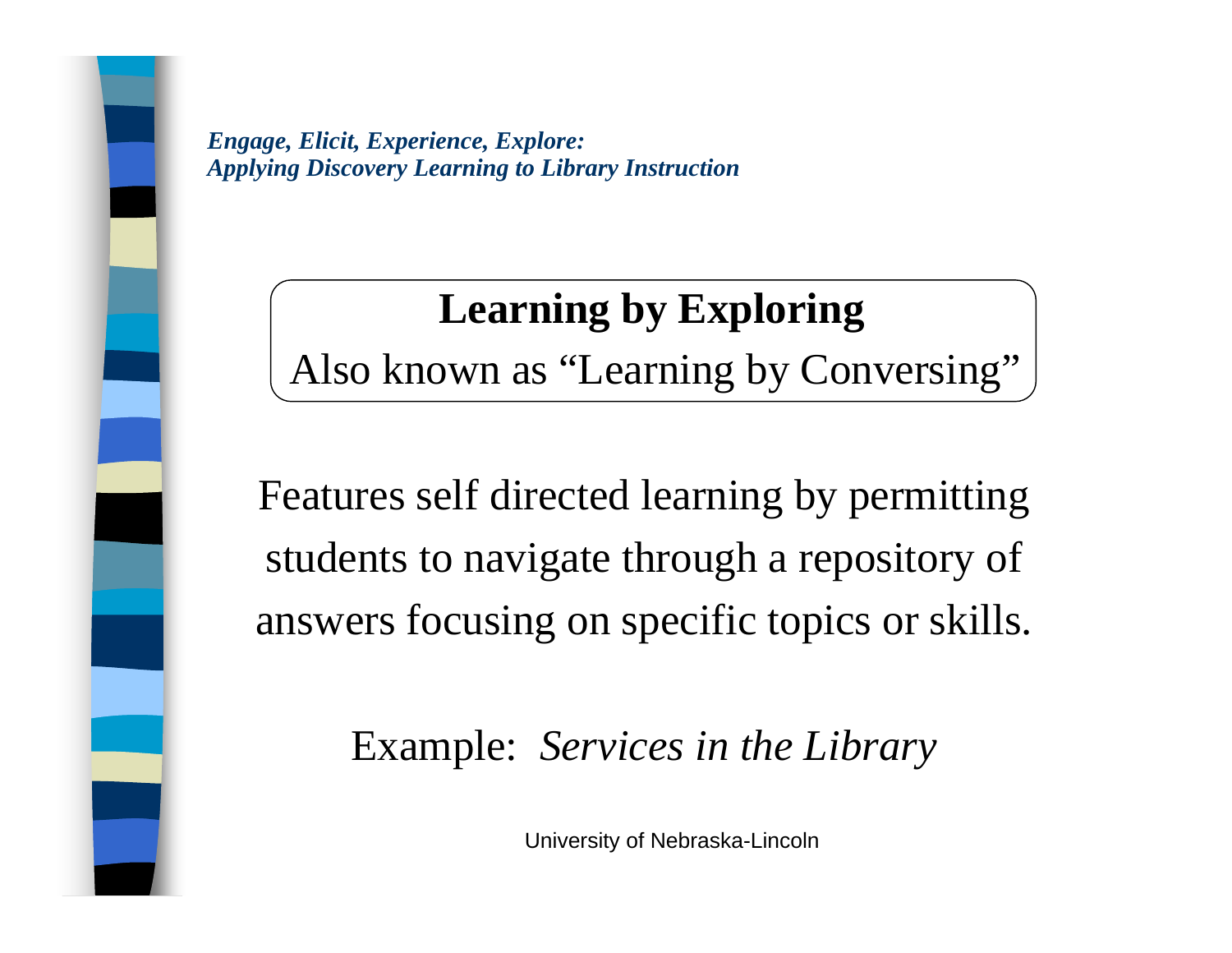### **Learning by Exploring - Example** *Services in the Library*

| <b>Attribute</b>             | <b>Application in Example</b>                                                                                    |
|------------------------------|------------------------------------------------------------------------------------------------------------------|
| <b>Conversational:</b>       | <b>Students ask questions and</b><br>receive answers based<br>on what they are learning                          |
| <b>Feedback:</b>             | <b>Immediate</b>                                                                                                 |
| <b>Failure:</b>              | <b>Requires follow-up to correct</b>                                                                             |
| <b>Students' Interests:</b>  | <b>Real-life scenarios with a tangible</b><br>product produces                                                   |
| <b>Integrates Knowledge:</b> | <b>Answers direct students to</b><br>engage in skill building<br>activities using the info they<br>just received |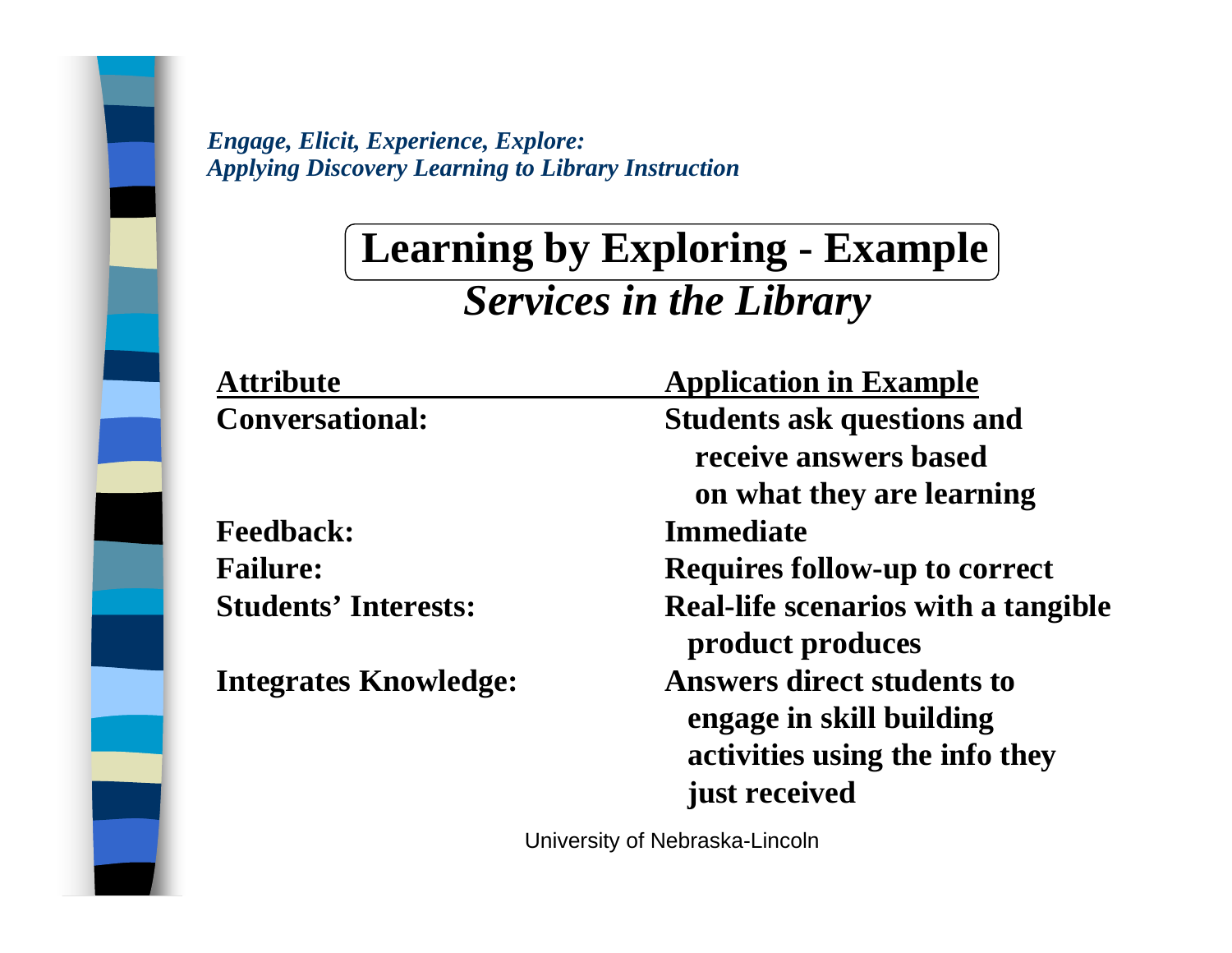## **Simulation-based Learning**

Features artificial environments that allow learners to develop and practice skills or understand abstract concepts without fear of failure.

Example: *The Candy Database*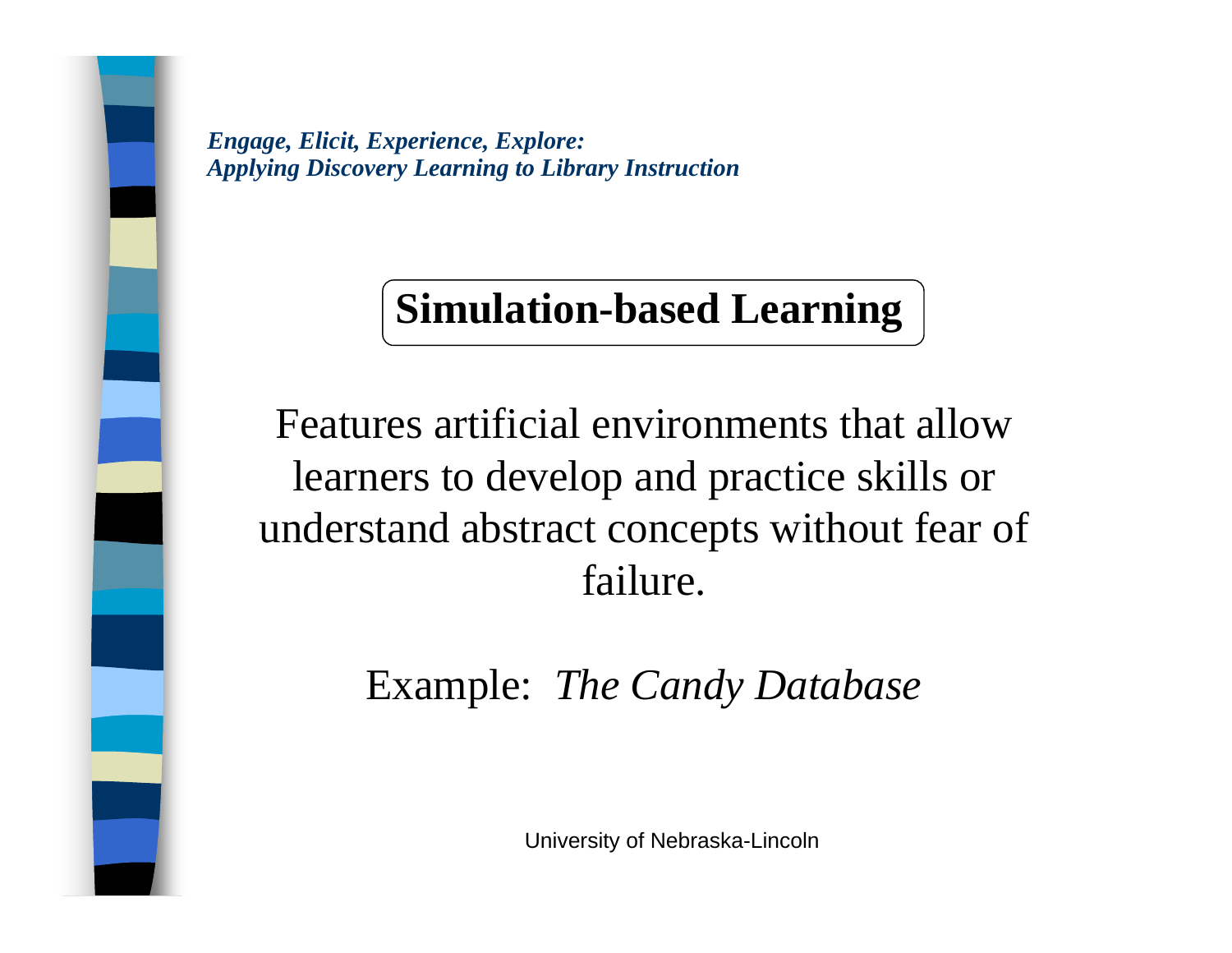## **Simulation-based Learning - Example** *Candy Database*

| <b>Attribute</b>               | <b>Application in Example</b>                            |
|--------------------------------|----------------------------------------------------------|
| <b>Artificial Environment:</b> | <b>Database of Candy</b>                                 |
| <b>Realistic:</b>              | Simulates real search $\&$<br>retrieval of items in a    |
|                                | database                                                 |
| <b>Complex Skills:</b>         | <b>Boolean Logic, adjacency,</b><br>terminology, etc.    |
| Time to Pause &                |                                                          |
| <b>Study Problem:</b>          | Action can be stopped to<br>discuss results or potential |
|                                | search strategies<br>University of Nebraska-Lincoln      |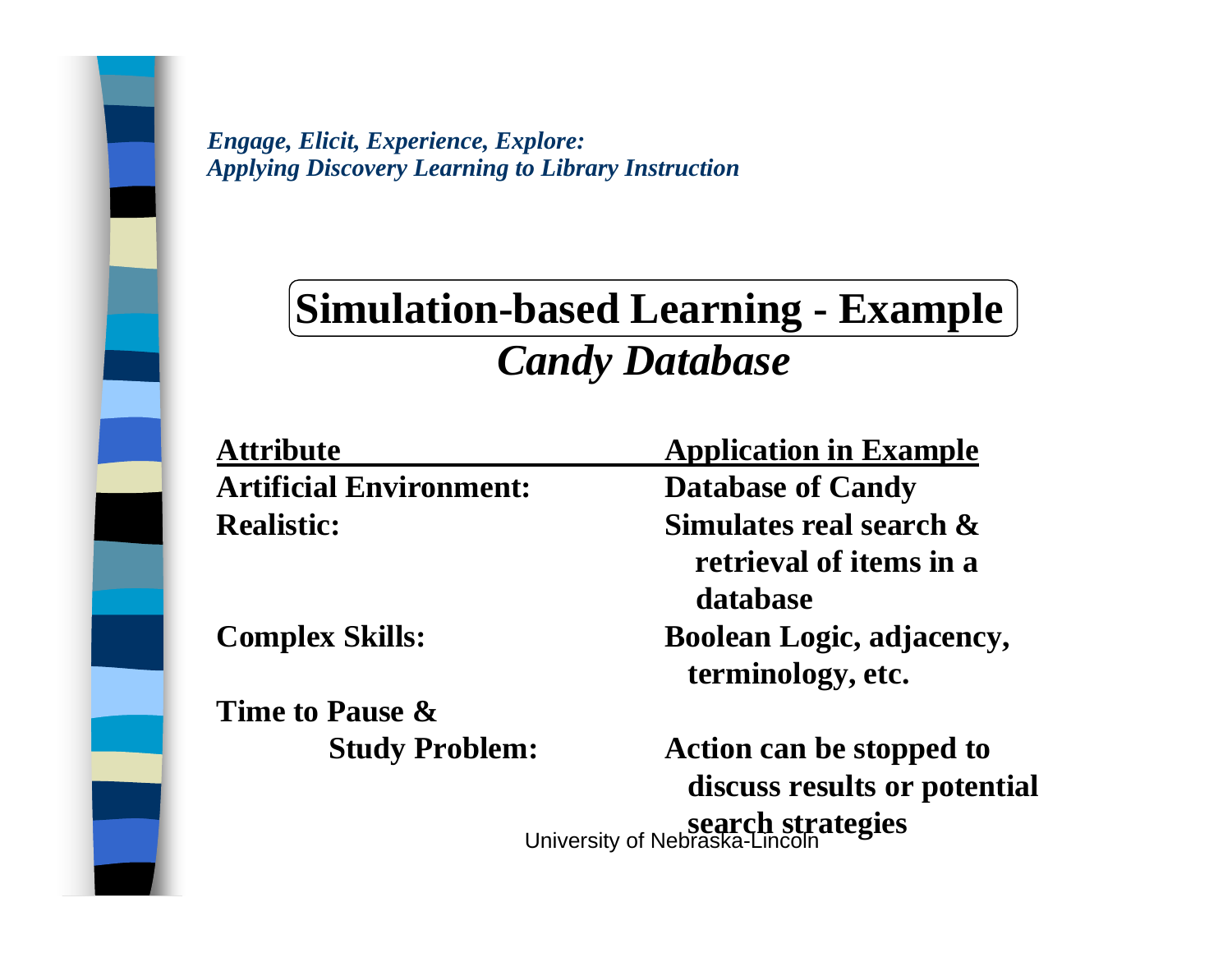### **Discovery Learning is applicable across all formats and types of instruction**

### **Types of Instruction:**

- 50 minute, one time session
- Semester long course
- Workshops, seminars, presentations etc.
- Distance education

### **Formats**

- Multimedia or computer based instruction
- In class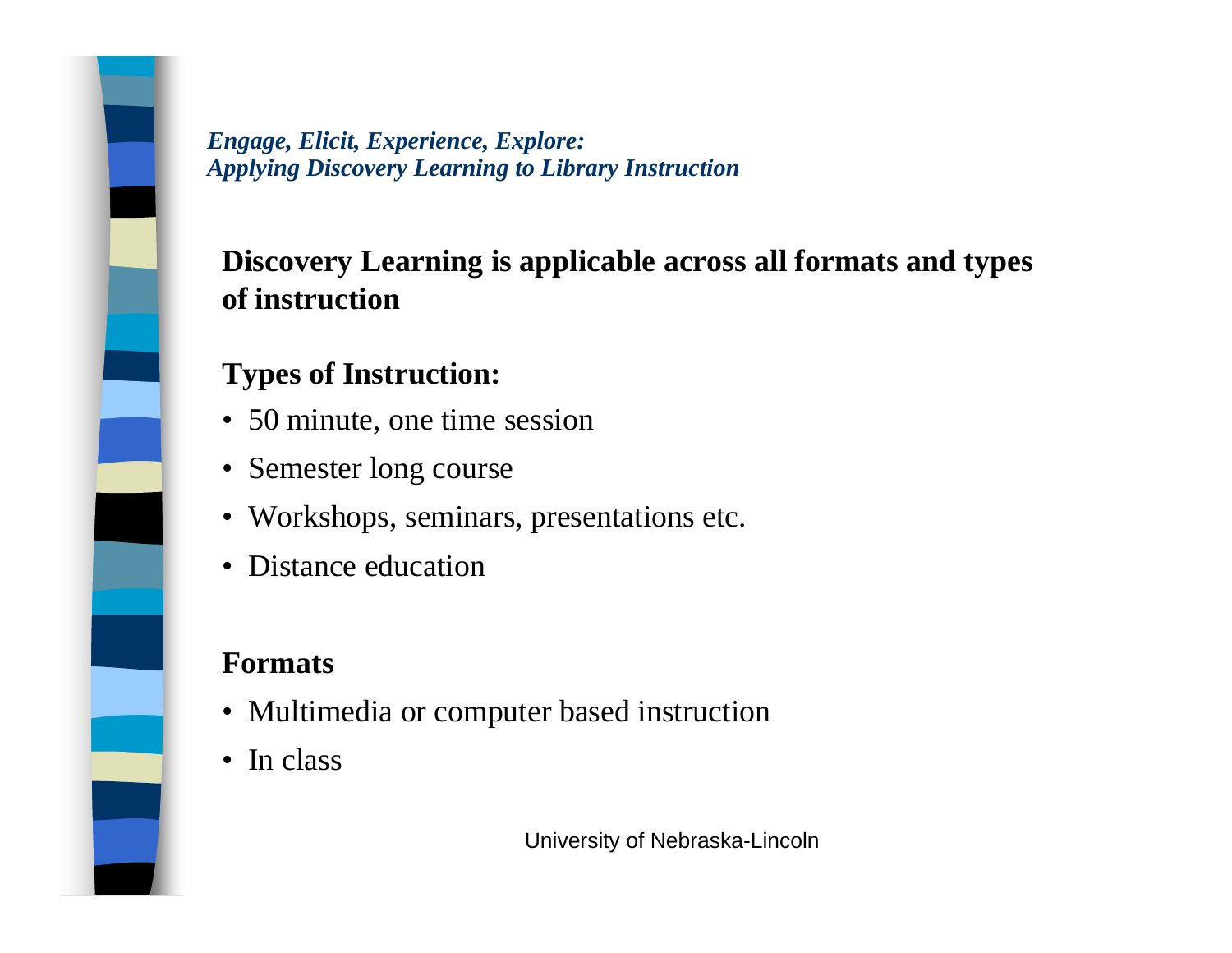> *"Okay…I'm impressed. But if Discovery Learning is such a flexible and effective tool for instruction, why aren't* **more** *people using it?"*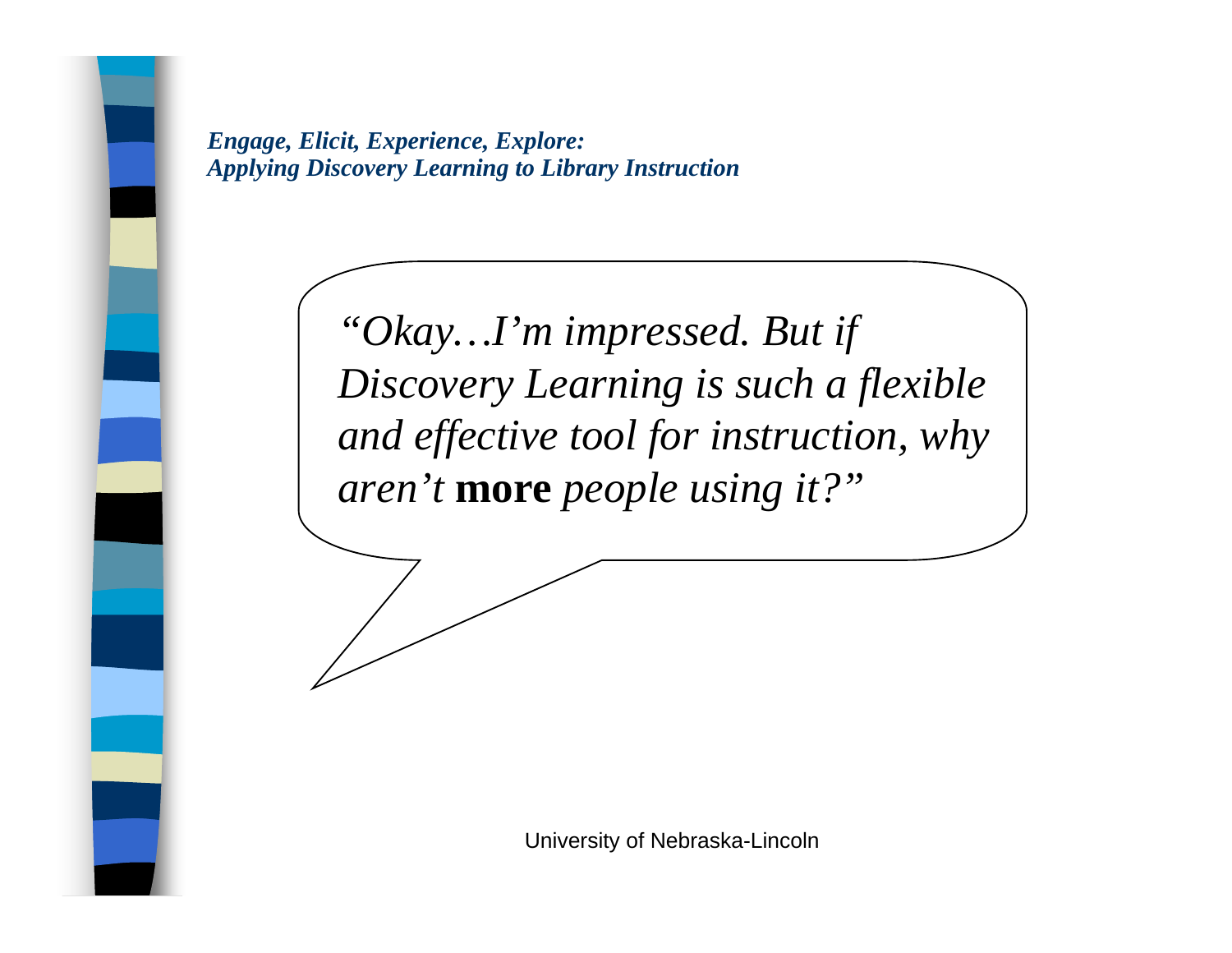*" It won't adequately cover the course content."*

Discovery learning can be augmented with in- or out-of-class reading and writing assignments.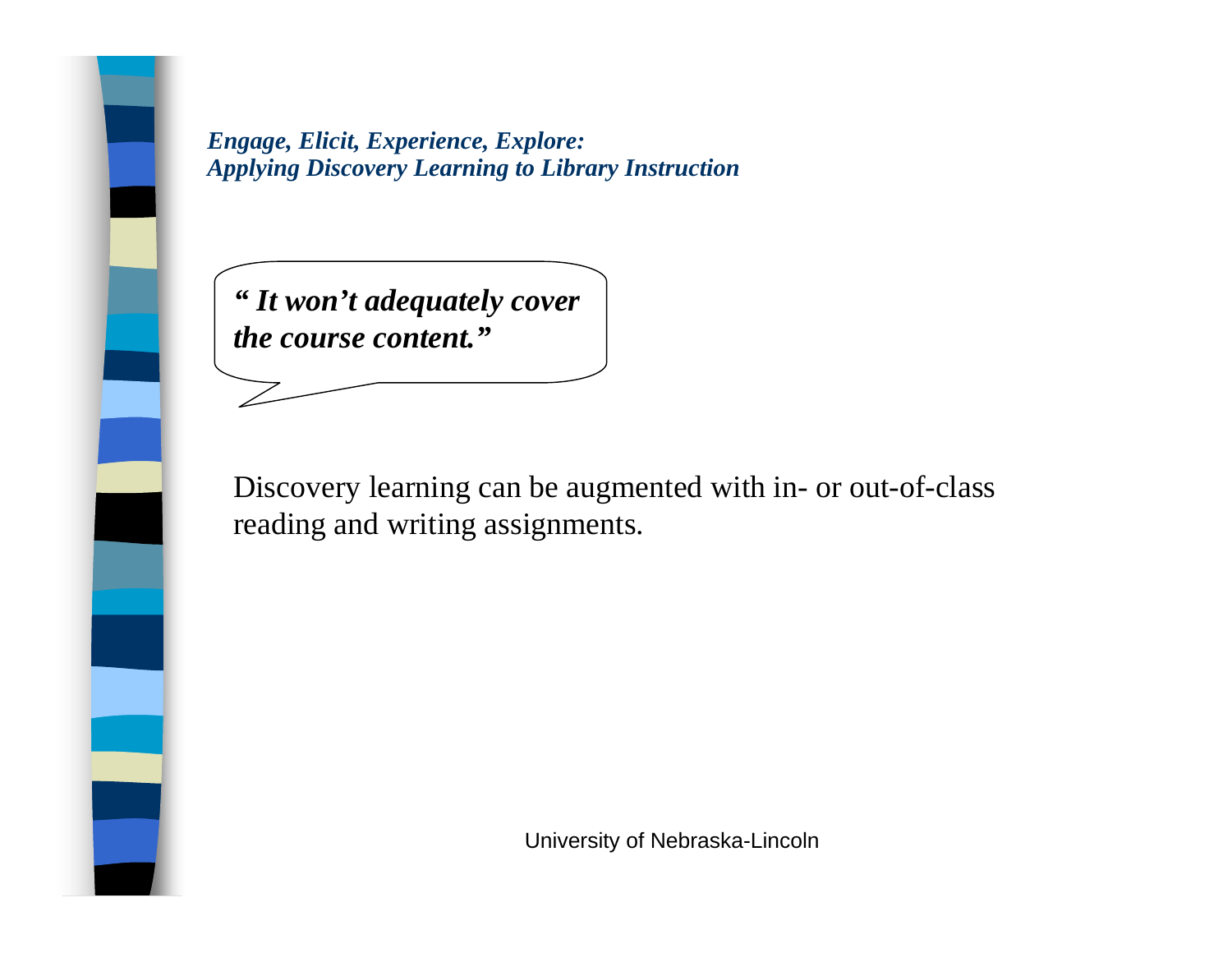*"It will take too much preparation!"*

No less time than revamping old material, or trying to find a way of fitting new information into routine ways of teaching.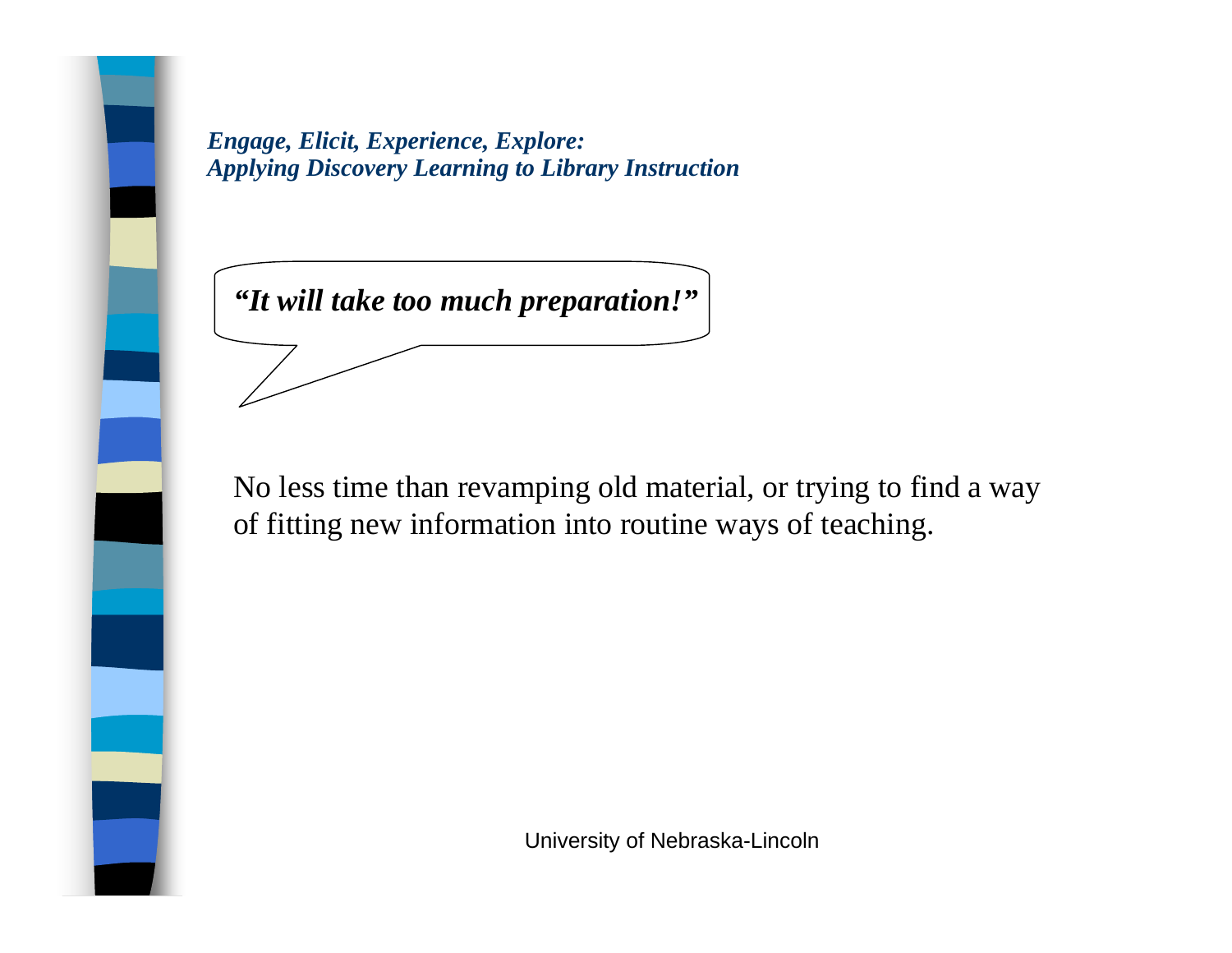*" My class is too big."*

*"My class is too small."*

Classes size only means that some types of discovery learning strategies are more appropriate/effective than others.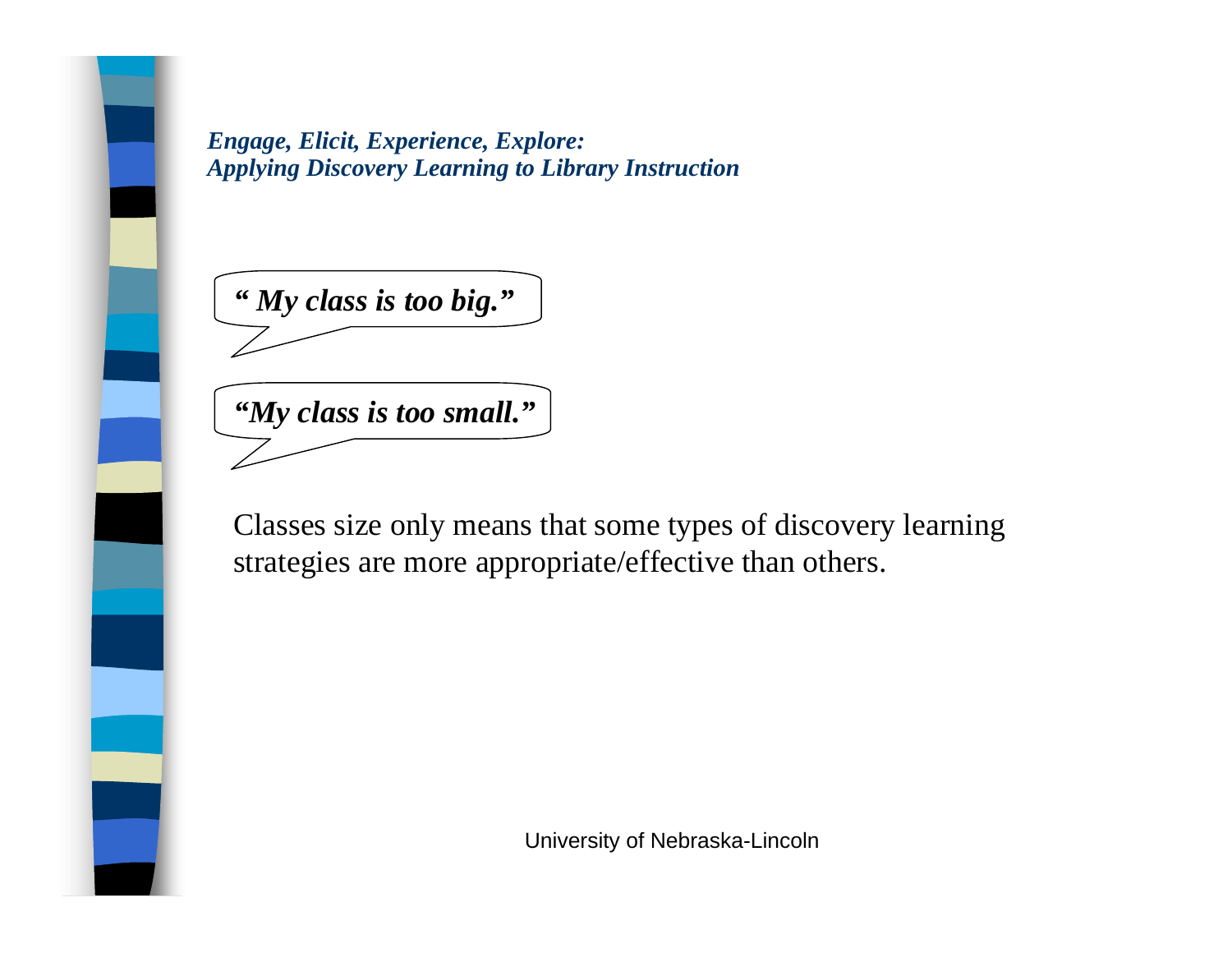*"Students will be resistant to non-traditional teaching approaches."*

Students are often resistive to changes in what they have become accustomed to.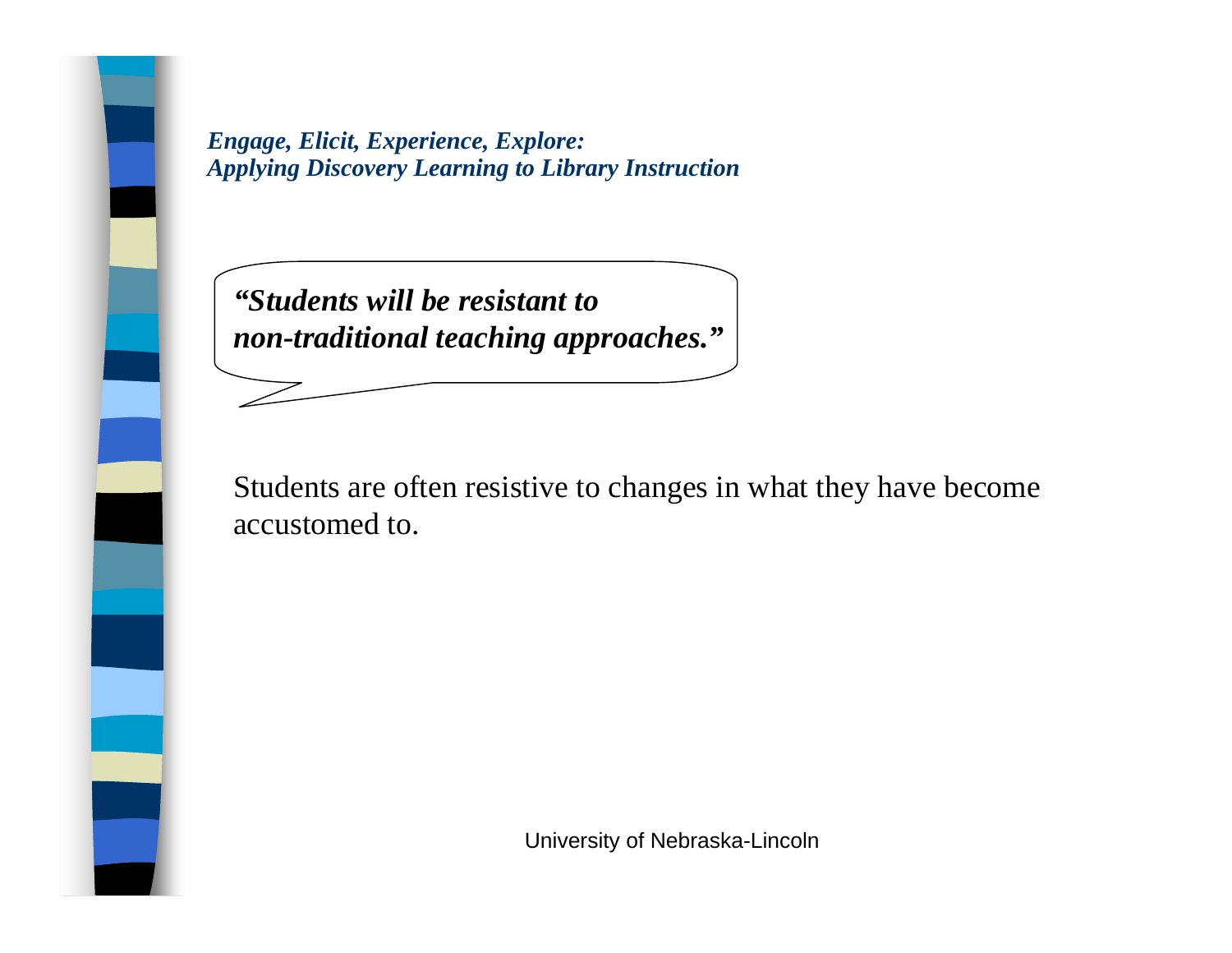*"My lectures and assignments work just fine!"*

There is nothing wrong with lectures, but what we strive to teach is not always what our students learn.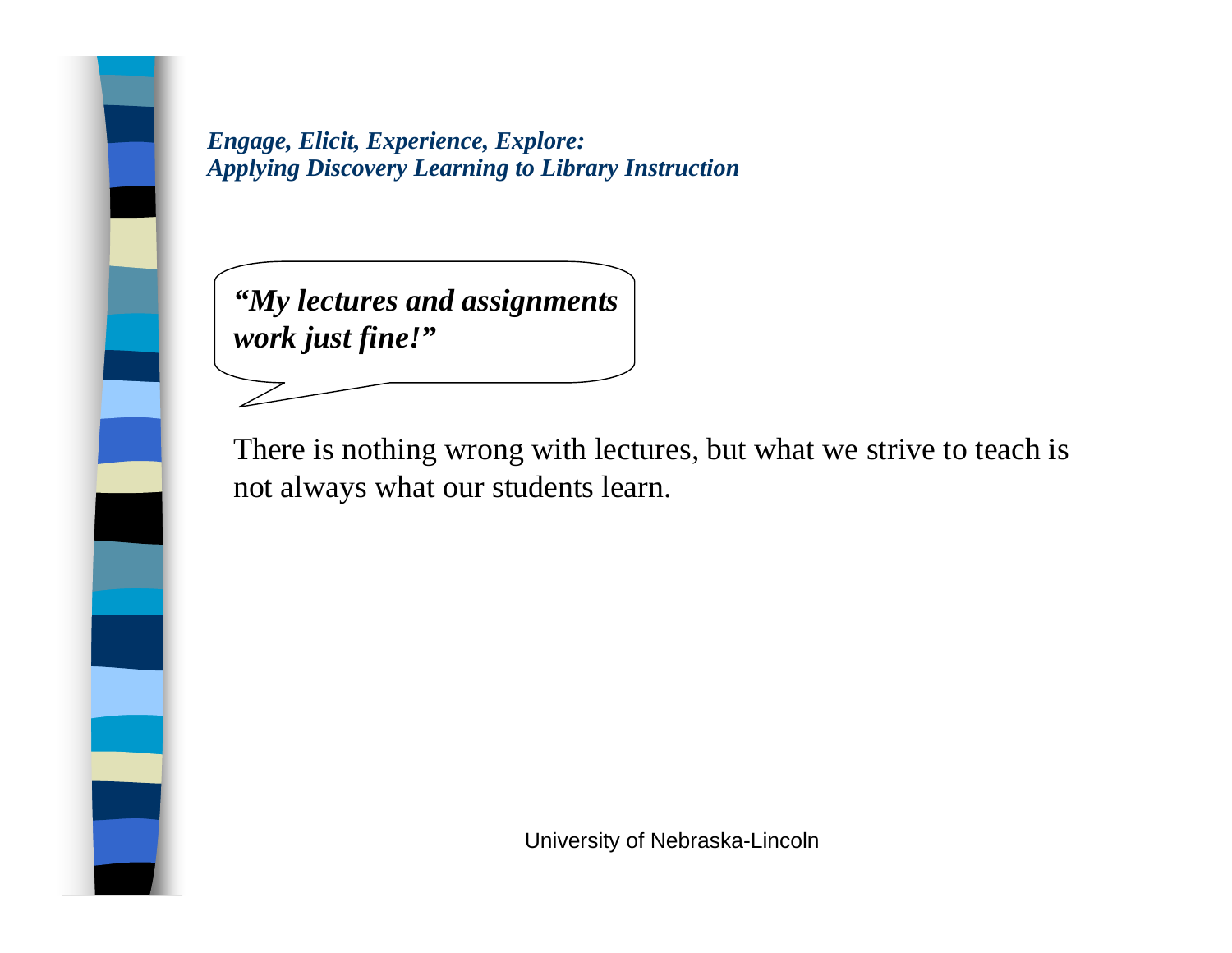

- Read
- Talk with others
- Take risks
- Start small
- Experiment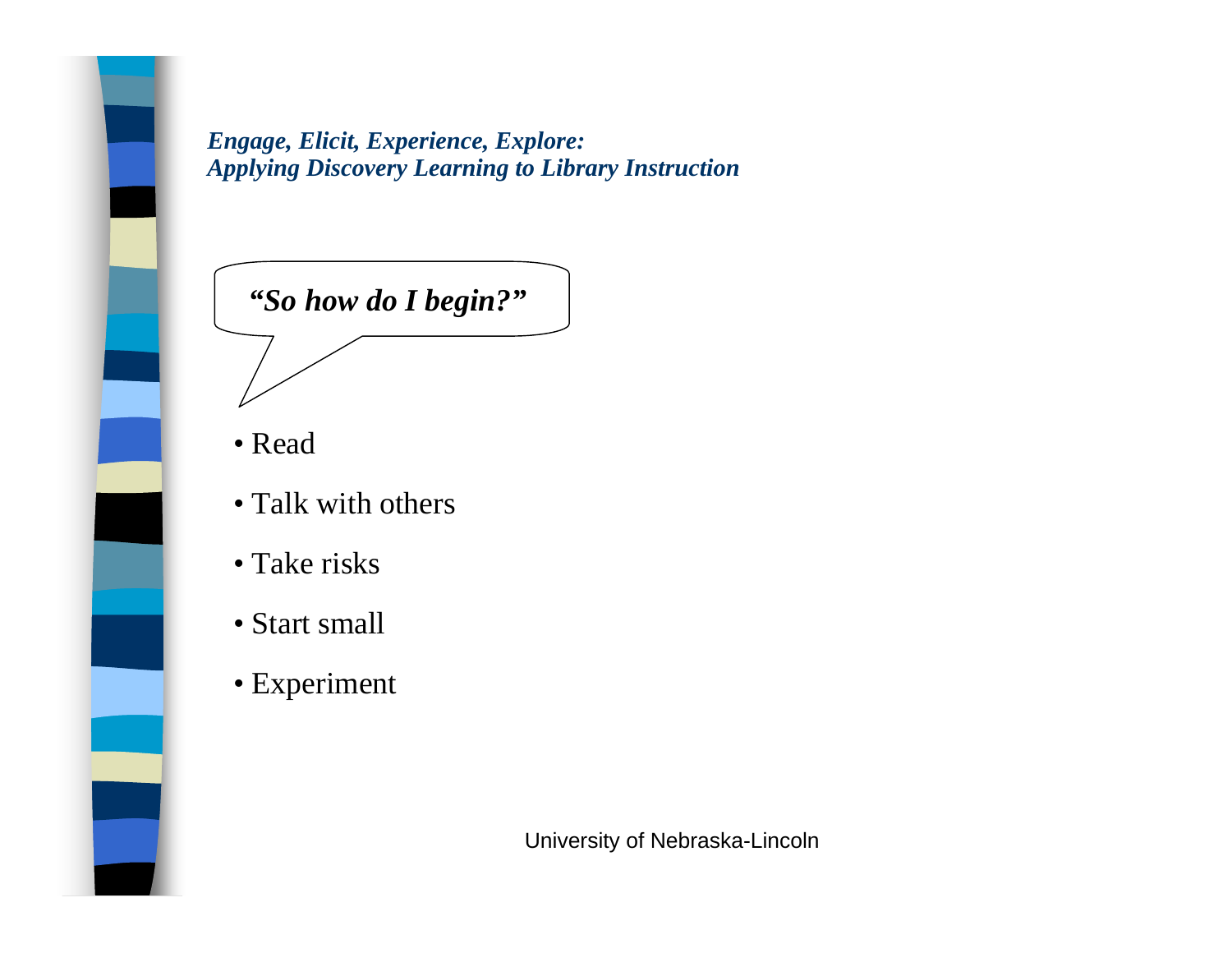# *"Good teachers turn learning into an adventure."*

--Walmart sampler